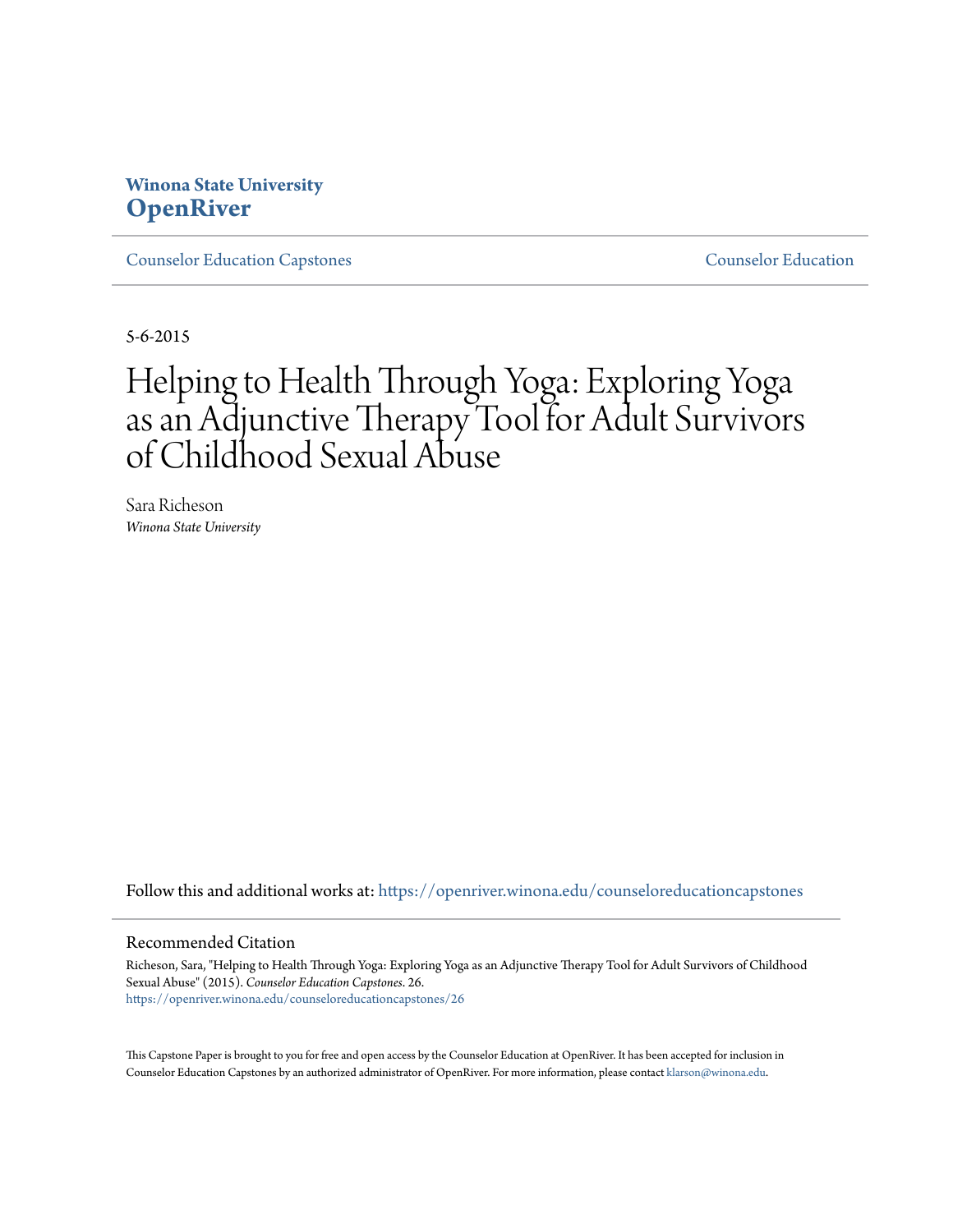## HELPING TO HEAL THROUGH YOGA: EXPLORING YOGA AS AN ADJUNCTIVE THERAPY TOOL FOR ADULT SURVIVORS OF CHILDHOOD SEXUAL ABUSE

Sara Richeson

A Capstone Project submitted in partial fulfillment of the

requirements for the Master of Science Degree in

Counselor Education at

Winona State University

Spring Semester, 2015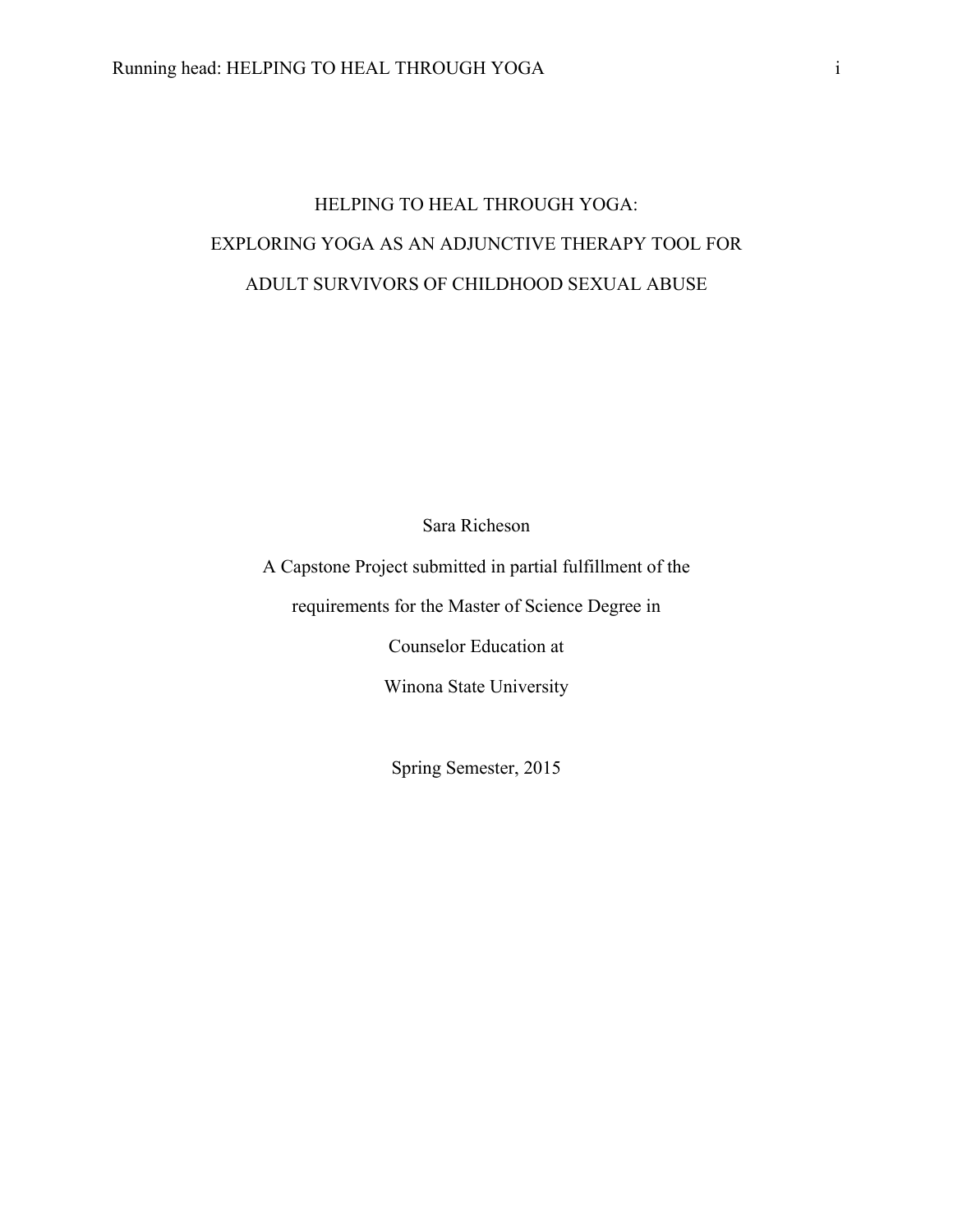Winona State University

College of Education

Counselor Education Department

CERTIFICATE OF APPROVAL

 $\mathcal{L}_\text{max}$  , where  $\mathcal{L}_\text{max}$  and  $\mathcal{L}_\text{max}$ 

### CAPSTONE PROJECT

Helping to Heal Through Yoga:

 $\overline{\phantom{a}}$  , where  $\overline{\phantom{a}}$ 

Exploring Yoga as an Adjunctive Therapy Tool for

Adult Survivors of Childhood Sexual Abuse

This is to certify that the Capstone Project of

Sara Richeson

Has been approved by the faculty advisor and the CE 695 – Capstone Project

Course Instructor in partial fulfillment of the requirements for the

Master of Science Degree in

Counselor Education

Capstone Project Supervisor: Masa Sato

Name

Approval Date: \_\_\_\_\_\_\_\_\_\_\_\_\_\_\_\_\_\_ 05-06-2015 Masa Sato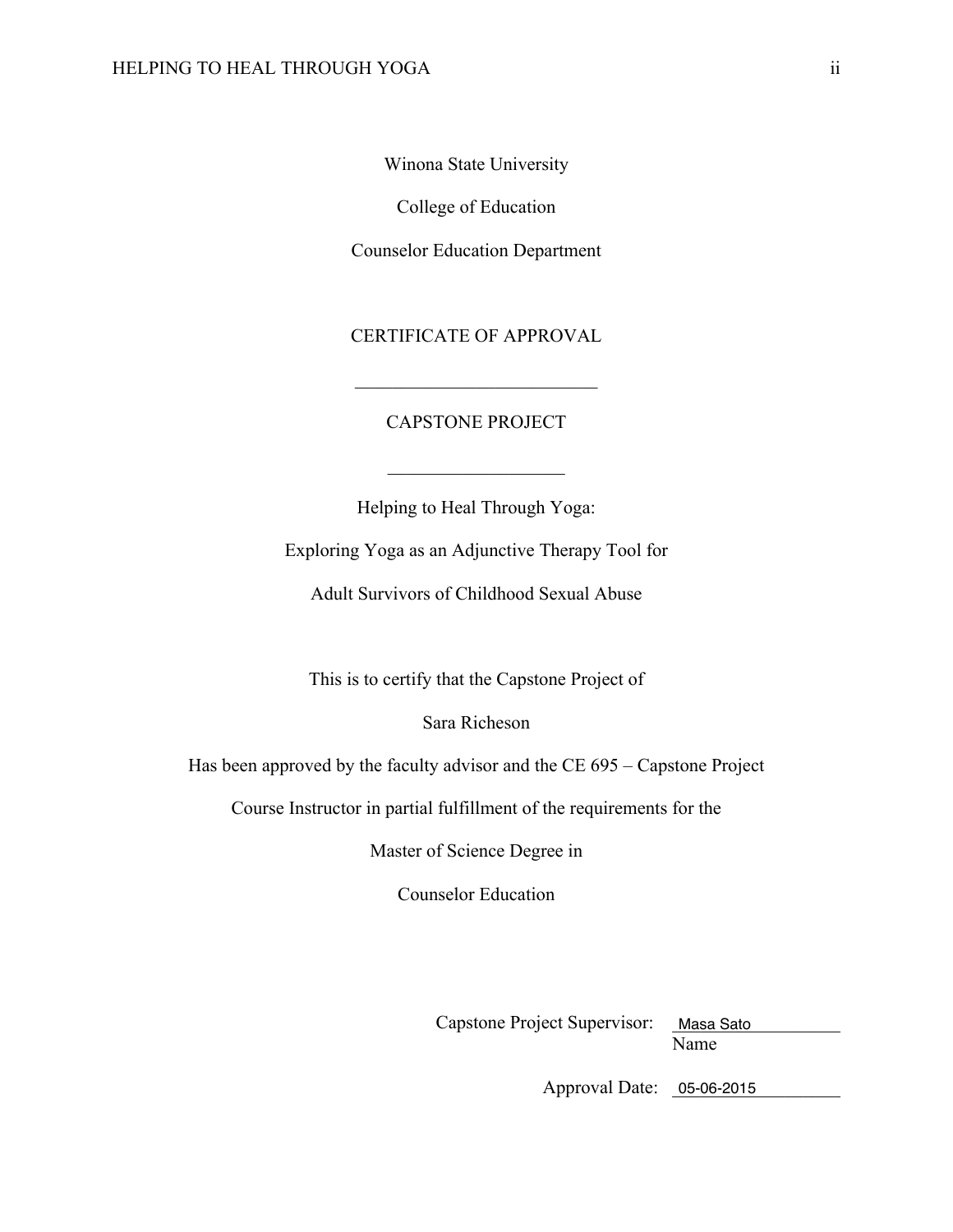#### Abstract

The purpose of this paper is to explore using yoga as an adjunctive therapy tool for adult childhood sexual abuse survivors suffering from the effects of trauma. This paper will present information related to complex trauma, childhood sexual abuse, posttraumatic stress disorder, traditional talk therapy, and Hatha yoga as a complementary intervention. There is a discussion on conventional talk therapy that examines Cognitive Behavioral Therapy, including theoretical components as well as implications for treating complex trauma survivors. The section on Hatha yoga will introduce the reader to the practice and clarify key elements and goals of yoga. Additionally, this paper will present current research on the efficacy of Hatha yoga for posttraumatic stress disorder as well as possible explanations as to how and why yoga is an effective intervention for complex trauma survivors. The section on Hatha yoga will also explore considerations for professional counselors interested in incorporating yoga-based strategies for trauma treatment. This paper provides compelling evidence that Hatha yoga is an effective adjunctive clinical intervention for adult survivors of childhood sexual abuse who are suffering from posttraumatic stress disorder.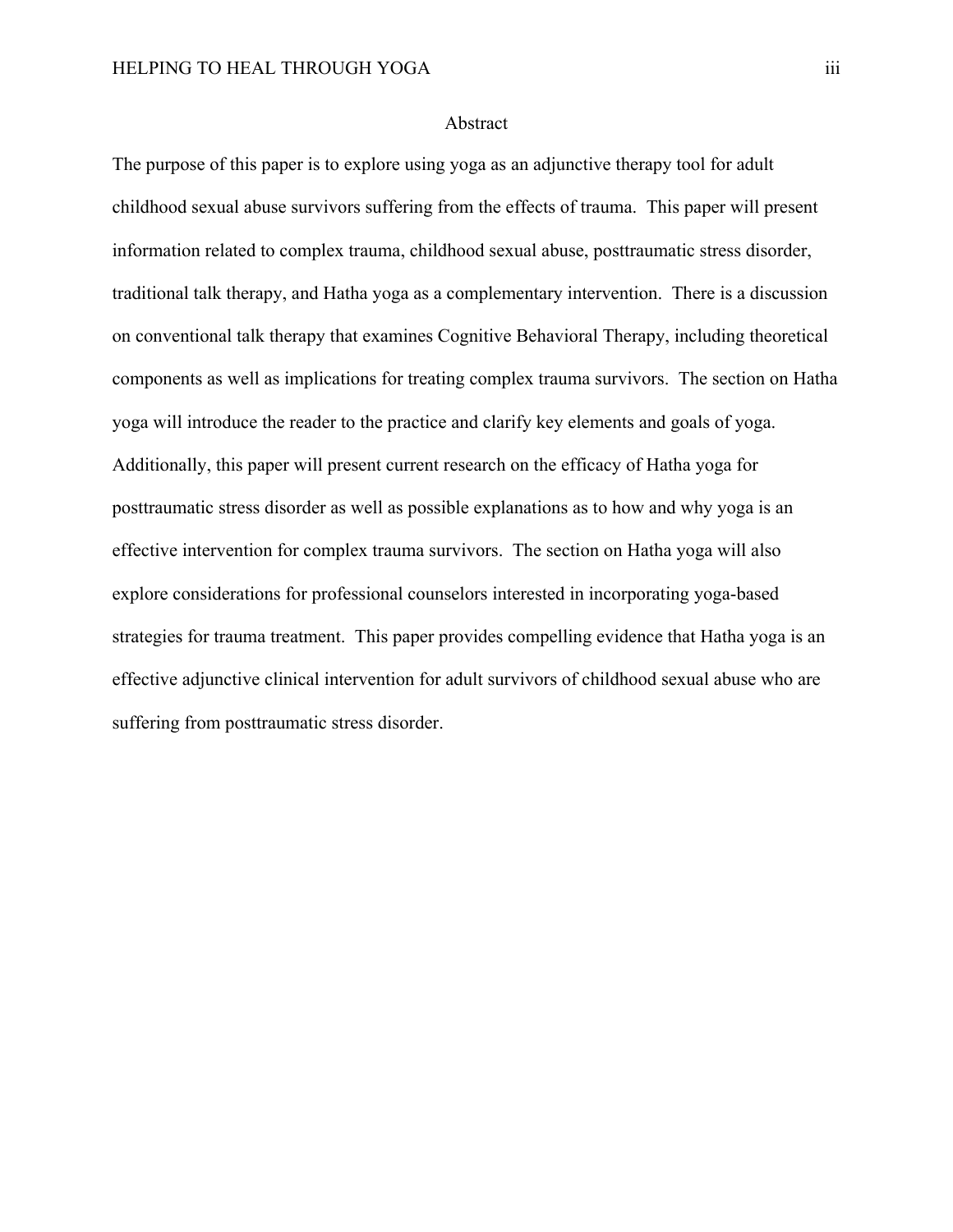## Contents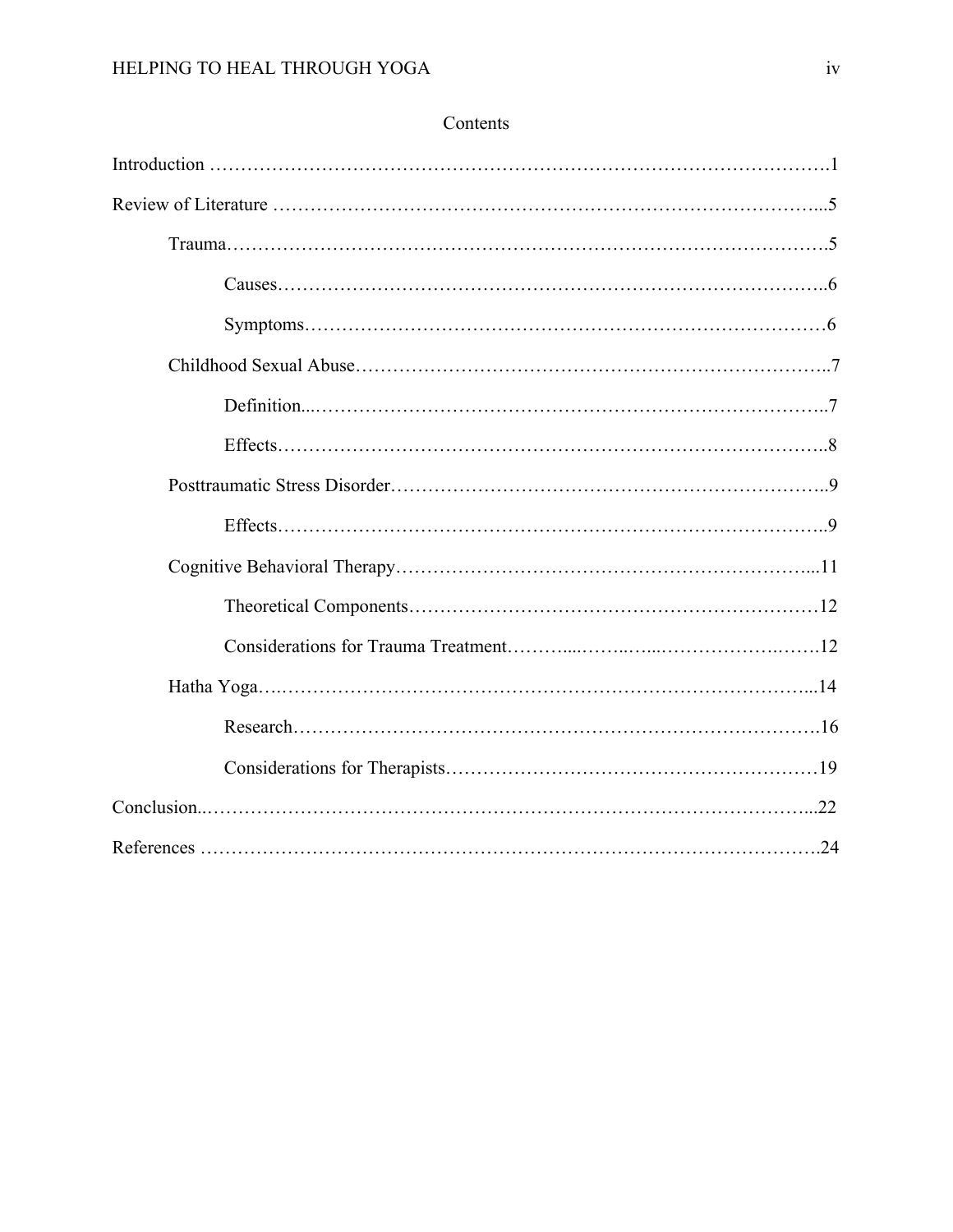#### Helping to Heal Through Yoga:

Exploring Yoga as an Adjunctive Therapy Tool for Adult Survivors of Childhood Sexual Abuse

#### **Introduction**

When it comes to the treatment of trauma, the field of psychotherapy has progressed in recognizing the critical connection between the mind and the body. While there has been growth in honoring a more holistic approach, psychotherapists have traditionally focused on the mind first with little consideration to the body. In recent years, however, there has been a shift in the profession to include the somatic experience, seeing the body as a vehicle towards change, recovery, and personal growth for individuals with a history of trauma. Exposure to trauma in our society is ubiquitous; over half of the general population reports experiencing at least one traumatic event during their lifetime (Kessler, Sonnega, Bromet, Hughes, & Nelson, 1995).

One of the most common disorders developed amongst trauma survivors is posttraumatic stress disorder (PTSD), with a lifetime prevalence of 10.4% for women and 5% for men (Kessler et al., 1995). Posttraumatic stress disorder can negatively impact an individual's health, emotional wellbeing, and overall quality of life (Emerson & Hopper, 2011). According to Kessler and colleagues (1995), approximately 70% of individuals diagnosed with PTSD are symptomatic for more than six months and may experience symptoms for years. While those who suffer from PTSD often respond to conventional psychotherapeutic treatments, estimates suggest that approximately 40% of individuals with PTSD experience chronic symptoms that are non-responsive to traditional treatment (Kessler et al., 1995).

Childhood sexual abuse (CSA) is one of the most common causes of complex trauma in our society. Complex trauma, according to Courtois and Ford (2009), is characterized by prolonged and cumulative trauma that is often experienced within the context of relationships or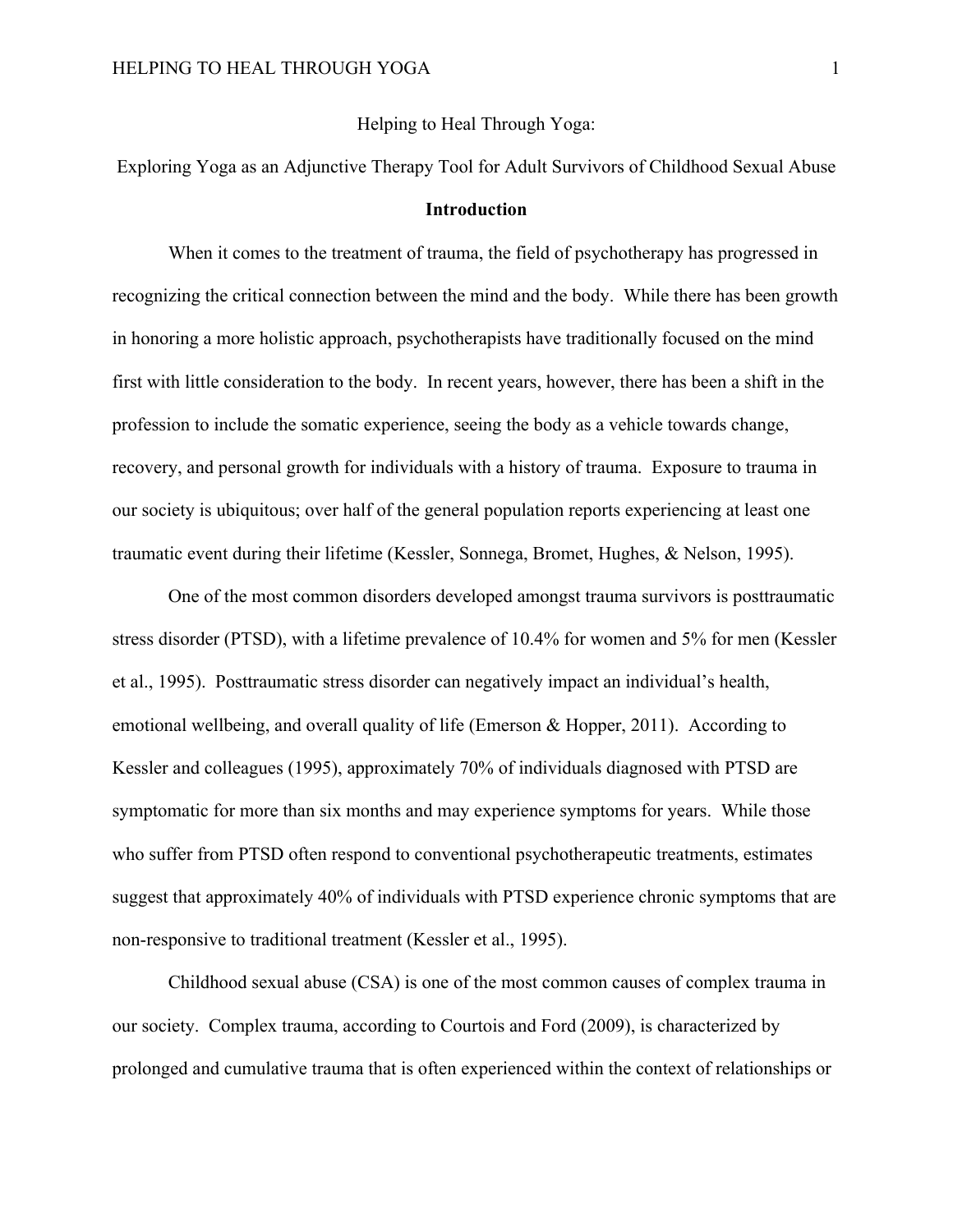environments. This is a particularly important population to focus on, especially considering the pervasiveness of CSA in the United States. Hall and Hall (2011) suggest that 28 to 33% of women and 12 to 18% of men have experienced sexual abuse during childhood. However, many CSA incidents go unreported, implying that the percentage of adults who experienced CSA might actually be higher (Hall & Hall, 2011).

There are a wide variety of individual and group therapeutic approaches to treating trauma. Historically, clinicians have treated trauma survivors with traditional talk therapy, which addresses the cognitive and emotional aspects of trauma (Emerson & Hopper, 2011; van der Kolk, 2014). More specifically, the literature suggests that Cognitive Behavioral Therapy (CBT) is one of the most commonly utilized evidence-based talk therapies for trauma treatment (Briere & Elliott, 2003; Emerson & Hopper, 2011; Kimbrough, Magyari, Langenberg, Chesney, & Berman, 2010; van der Kolk, 2014). Conventional talk therapies like CBT focus on telling the story of trauma; while many survivors may experience some relief by expressing their narrative and feelings, talk therapy does not address the memory of the trauma that is stored within the body (Emerson & Hopper, 2011; van der Kolk, 2006; van der Kolk, 2014). Furthermore, many survivors suffering from PTSD experience chronic somatic symptoms that do not diminish with traditional talk therapy alone.

According to Emerson and Hopper (2011), "trauma has a deep and long-lasting effect on the entire organism, from chemical and anatomical changes in the brain, to changes in our body's physiological systems, to the subjective impact on the experience of the survivor" (p. 35). While verbally based psychotherapy may be helpful to trauma survivors and may play an important role in the healing process, clinicians are beginning to recognize that these cognitive-focused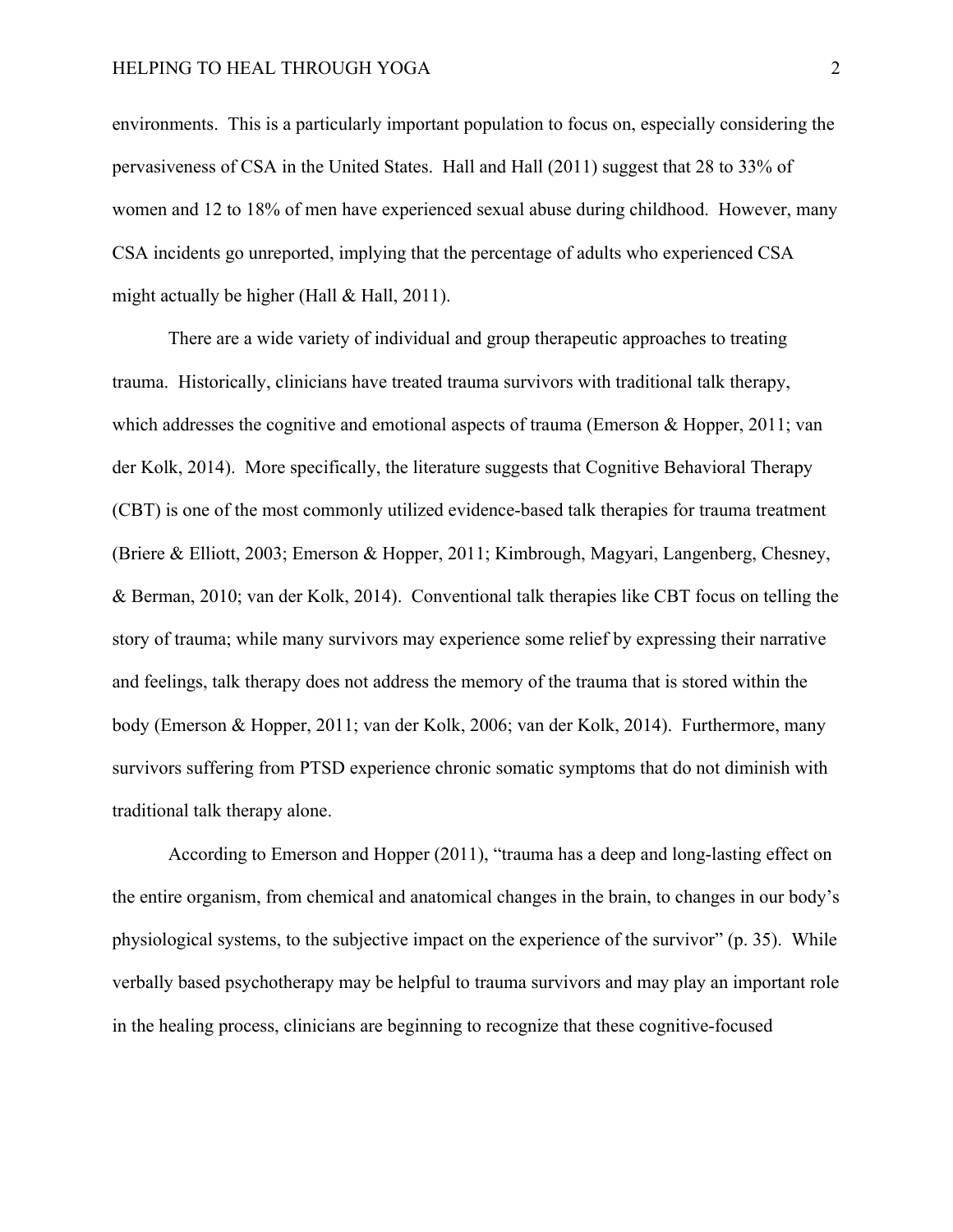treatment modalities might not be sufficient of their own accord (Emerson & Hopper, 2011; van der Kolk, 2006; van der Kolk, 2014).

There has been a recent surge of research efforts in the arena of non-traditional trauma treatment in the hopes of identifying complementary and alternative treatment modalities that effectively address complex trauma symptoms. More specifically, mindfulness- and movementbased interventions have increasingly been receiving attention, including: meditation, yoga, Mindfulness-Based Stress Reduction (MBSR), Mindfulness-Based Cognitive Therapy (MBCT), Dialectical Behavioral Therapy (DBT), Eye-Movement Desensitization Reprocessing (EMDR), theatre, and dance therapy (Courtois & Ford, 2009; Dick, Niles, Street, DiMartino, & Mitchell, 2014; Duros & Crowley, 2014; Emerson, Sharma, Chaudhry, & Turner, 2009; Emerson & Hopper, 2011; Forfylow, 2011; Shapiro, et al., 2007; van der Kolk, 2006, van der Kolk, 2014). While it is clear from this list that there are many valuable approaches to treating trauma, this paper will focus on yoga as a catalyst for change and healing in adult CSA survivors.

Yoga is an ancient mind-body practice that helps to calm the mind and the body; one could even call it "the original body-inclusive psychotherapy" (Duros & Crowley, 2014, p. 241). Hatha yoga, the most common form of yoga practiced in the United States, focuses on teaching people to utilize the body in order to foster physical, emotional, and spiritual health (Uebelacker et al., 2010). In other words, the ultimate goal is to help people create a balance between the mind, body, and spirit (Forfylow, 2011). Hatha yoga practices consist of three main components, including: breath control, physical postures, and meditation - all of which help people to calm down or regulate their emotions and physiology (Duros & Crowley, 2014; Emerson & Hopper, 2011; Forfylow, 2011; van der Kolk, 2014). According to trauma expert Bessel van der Kolk (2006; 2014), a critical aspect of trauma treatment is to help survivors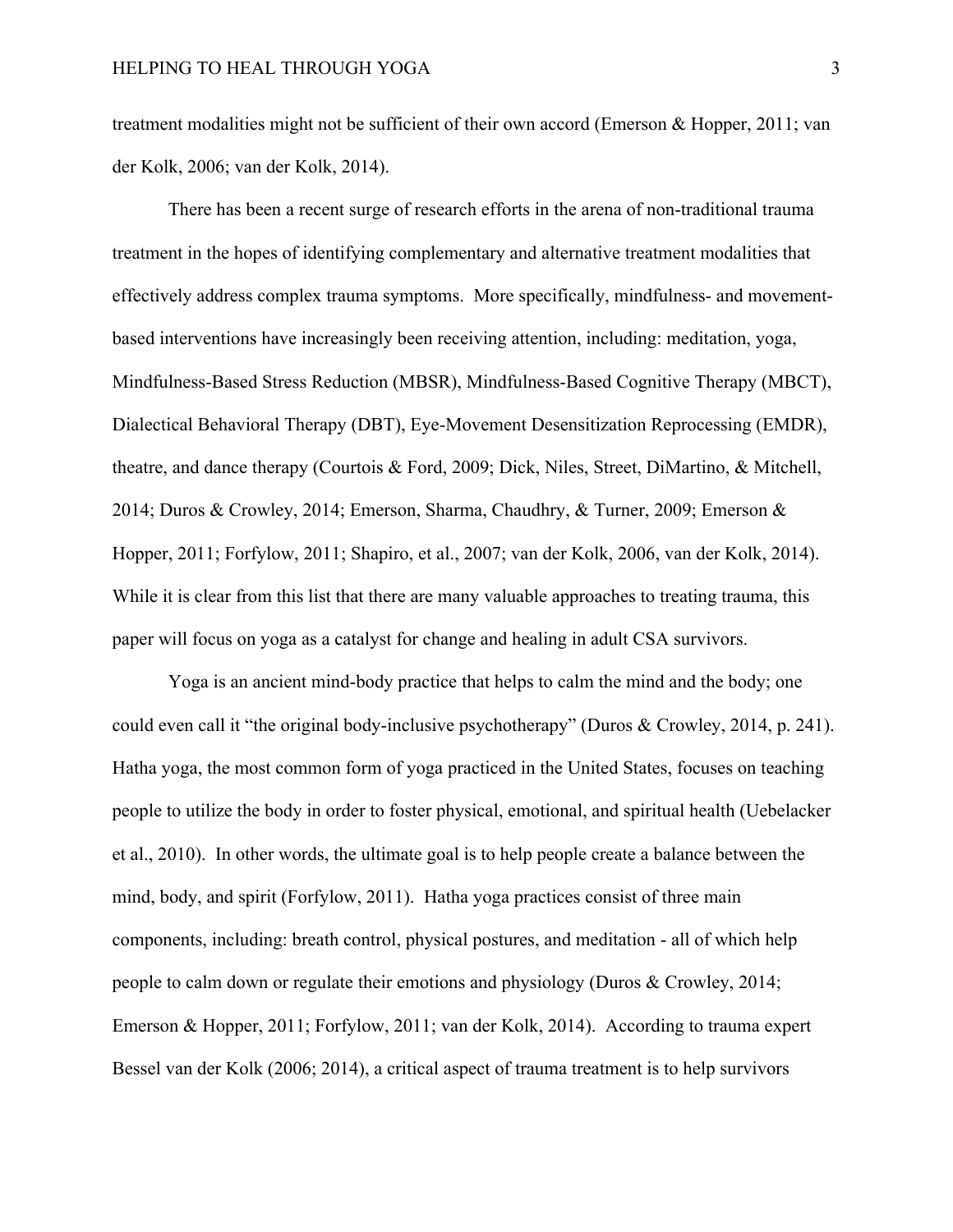manage their somatic symptoms prior to engaging in or in conjunction with traditional talk therapy. Thus, considering that yoga practices involve the body, researchers have recently been investigating yoga as an effective adjunctive therapy option for PTSD survivors (Emerson & Hopper, 2011; Uebelacker et al., 2010; van der Kolk, 2006; van der Kolk, 2014).

Putting it all together, the purpose of this paper is to explore why and how yoga is a promising and effective adjunctive treatment intervention for adult CSA survivors suffering from PTSD. There is a review of the literature that discusses the following: complex trauma, CSA, PTSD, CBT, and some limitations of CBT specific to CSA survivors. Additionally, the discussion will explore yoga more in-depth and provide findings from current research on yoga as a complementary trauma treatment. This paper concludes with considerations for clinicians who are interested in incorporating Hatha yoga as a complementary treatment alternative for adult CSA survivors.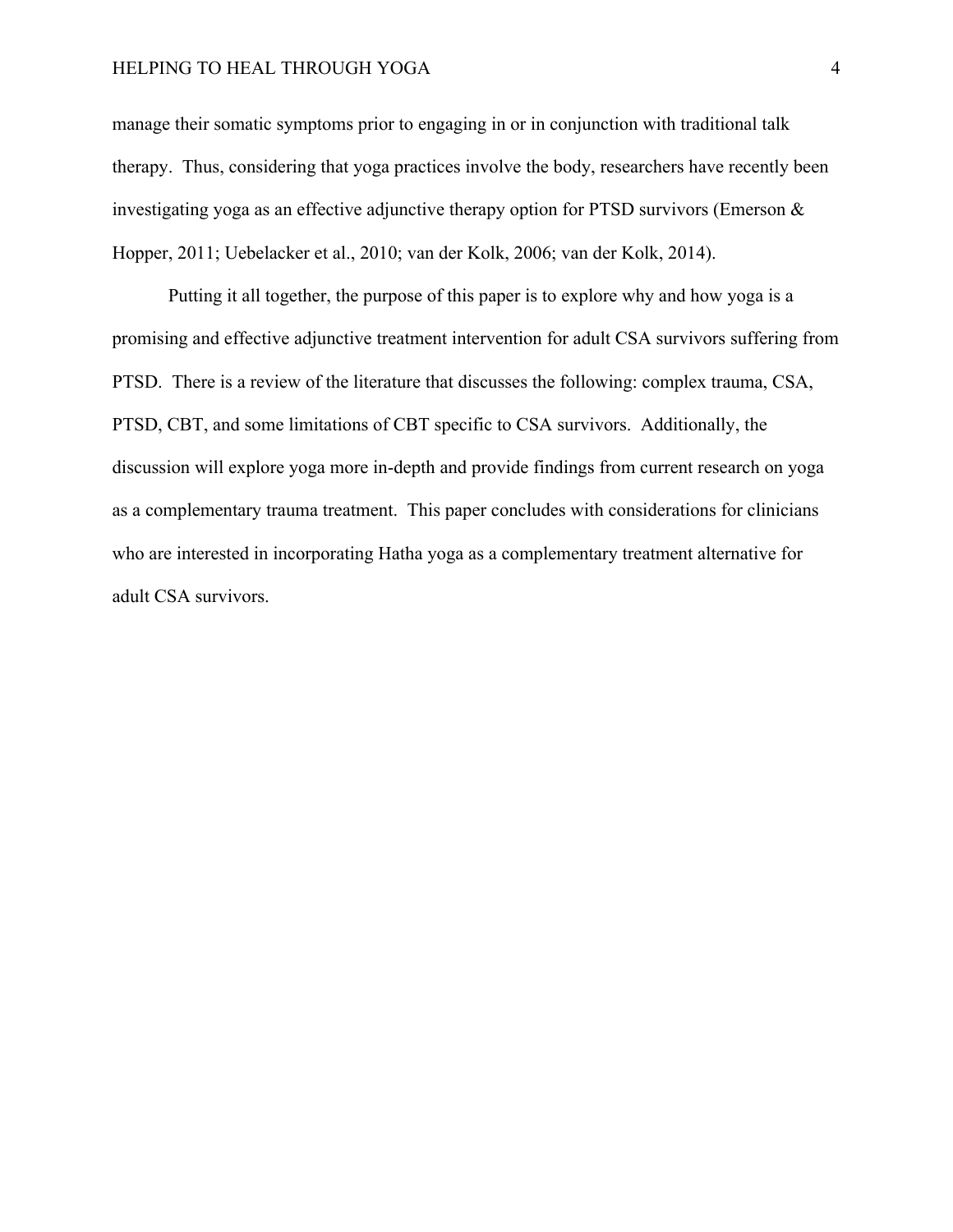#### **Review of Literature**

In order to better understand why yoga is a promising adjunctive intervention for treating the cognitive, emotional, and physiological symptoms of PTSD amongst CSA survivors, it is important to have a thorough understanding of trauma, including causes and symptoms. This paper will focus on CSA as one specific cause of complex trauma; thus, it is critical to include definitions, symptoms, and disorders associated with CSA. Additionally, the research will focus on PTSD and explore CBT, which is the most widely used traditional talk therapy for trauma survivors. This discussion will include definitions of CBT as well as some limitations associated with talk therapy for CSA survivors. The remainder of the literature review will focus on yoga, including statistics, definitions, components of yoga practice, and a review of the recent research findings. This review will conclude with a discussion of considerations for mental health professionals interested in using yoga as an adjunctive treatment for complex trauma survivors. **Trauma**

In the United States, over half of the general population reports having experienced at least one traumatic event once during their lifetime (Bonanno, 2008; U.S. Department of Justice, 2000). According to the American Psychiatric Association (2013), trauma tends to occur when individuals have been exposed to one or more events that threatened life or the physical integrity of self/others. In other words, there is one common thread to all traumatic experiences: they threaten an individual's physical, emotional, and/or psychological safety (Emerson & Hopper, 2011; van der Kolk, 2014). Another key component that helps to further define trauma for some is the experience or feeling of a somatic sense of helplessness – "the realization that no action can be taken to stave off the inevitable" (van der Kolk, 2006, p. 282). When a traumatic event occurs, there are times when our innate physiological processes fail to effectively respond to a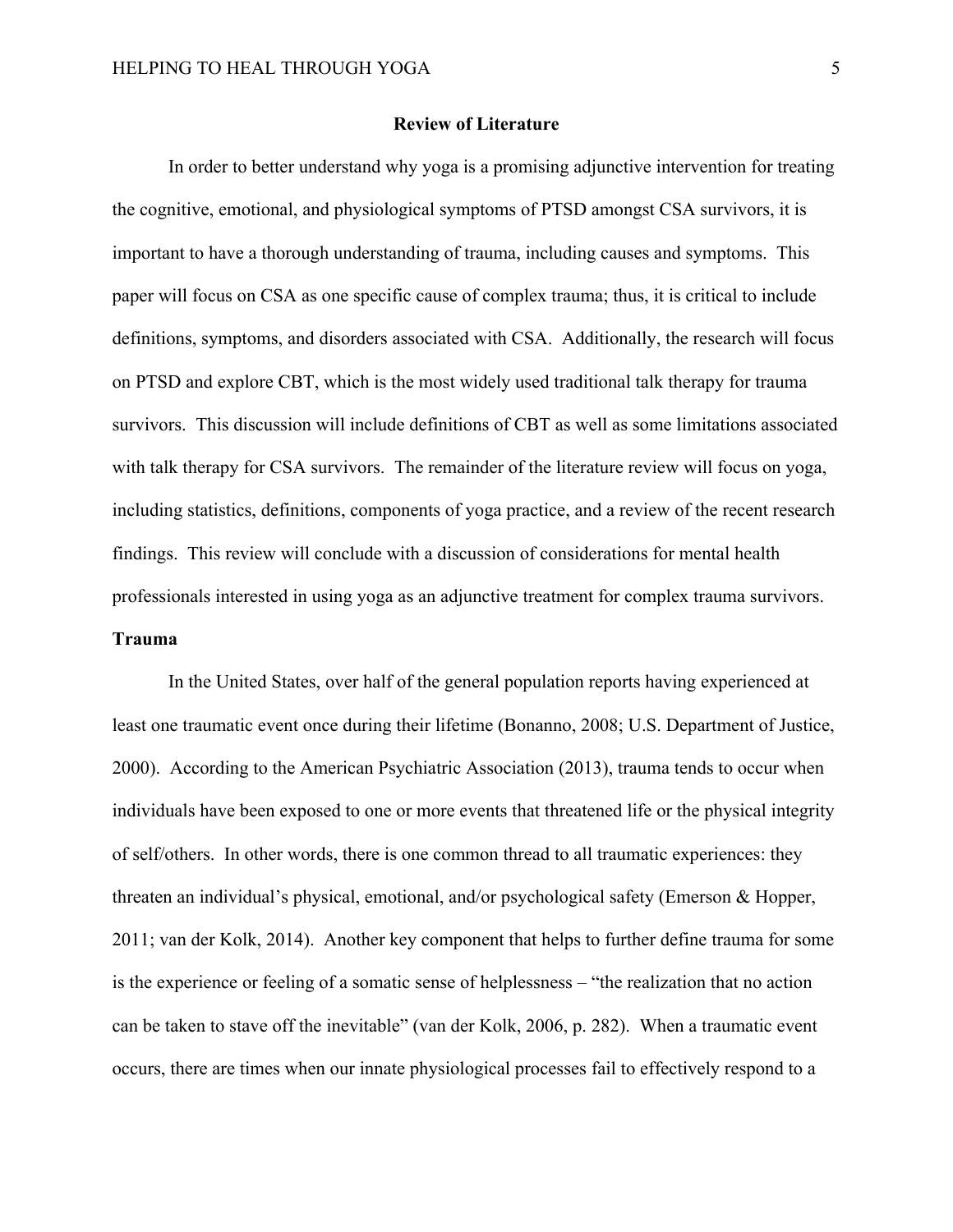threat; thus, instead of engaging in a successful fight or flight response, some individuals become physically immobilized or frozen (Emerson & Hopper, 2011; van der Kolk, 2006; van der Kolk, 2014). Furthermore, trauma expert Bessel van der Kolk (2014) states that, "trauma, by definition, is unbearable and intolerable" (p. 1). This leads to the next section, which describes common causes and symptoms of trauma.

**Causes.**There are vast numbers of events and/or situations that could be perceived or experienced as a trauma. Some common causes of trauma include: child abuse; physical/emotional neglect and/or abuse; being a victim of a crime; the death of a close friend/family member; living through war, divorce, or interpersonal/community violence; and experiencing a natural disaster, medical trauma, automobile accident, sexual assault, and CSA (Emerson & Hopper, 2011; Ford & Courtois, 2009; Hall & Hall, 2011). The latter experience, CSA, is a complex cause of trauma that will be explored more in-depth in the second section of this project. While the causes of trauma are abundant, so are individual reactions to experiencing a traumatic event.

**Symptoms.**It is important to consider that everybody experiences and responds to trauma differently; some people may be able to adapt to the distressing event(s) while others may develop trauma-related impairments. These symptoms may occur immediately after trauma exposure or they may be delayed for months or years (Emerson & Hopper, 2011; Ford  $\&$ Courtois, 2009). While the signs are varied and wide-ranging, some of the most common symptoms are: depression, anxiety, PTSD, fearfulness, sleep disturbances, somatic disturbances, chronic pain, anger, nightmares, feeling out of control, irritability, distractibility, inability to concentrate, and memory lapses (Emerson & Hopper, 2011; Ford & Courtois, 2009; van der Kolk, 2014). For many trauma survivors, these symptoms are persistent and overwhelming,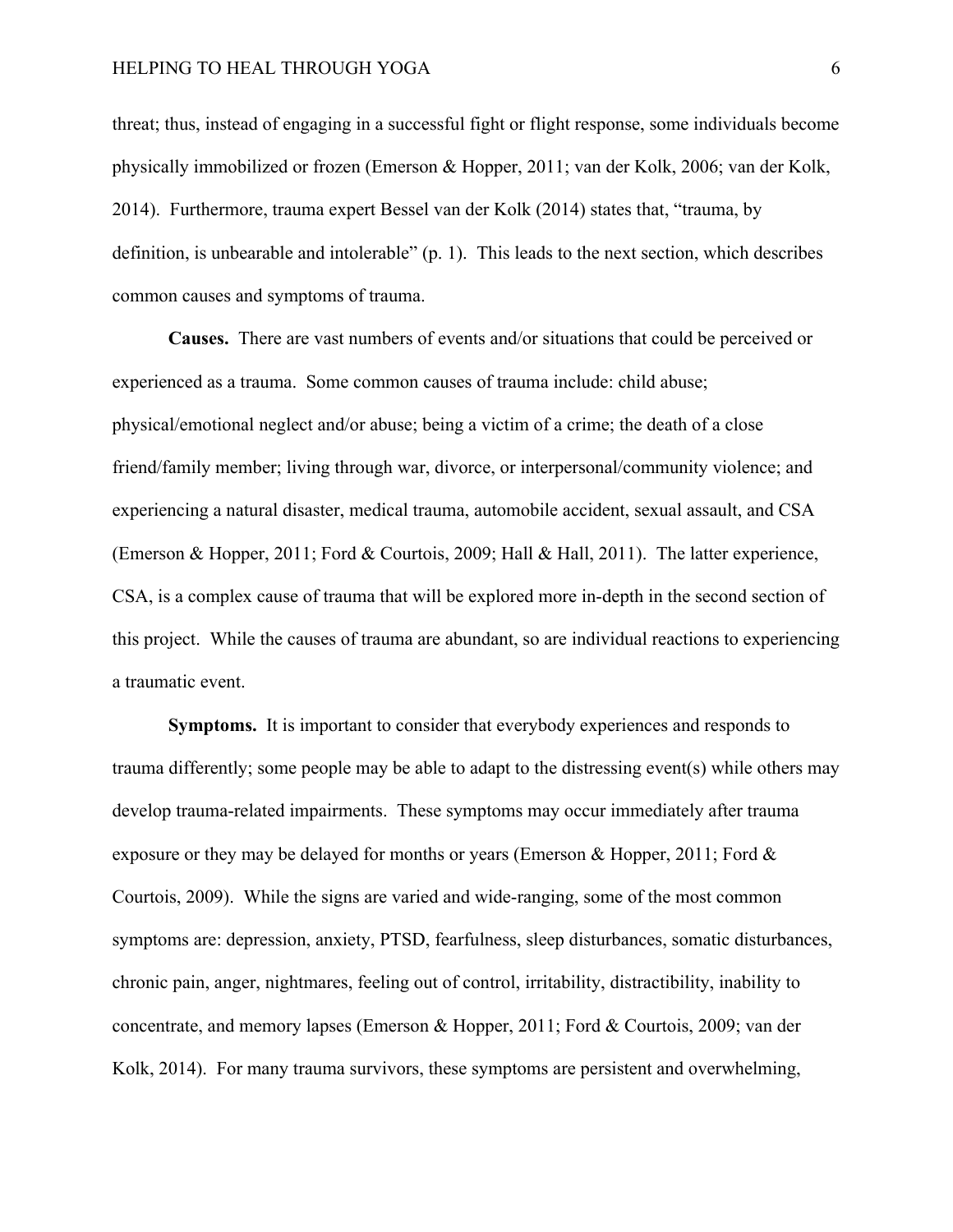negatively impacting the individuals' lives and their abilities to cope (Emerson & Hopper, 2011; van der Kolk, 2014). This is particularly true in cases of complex trauma(s) from CSA, which will be explored in the next section.

#### **Childhood Sexual Abuse**

For the purposes of this paper, CSA is considered a cause of complex trauma with multilayered and unique aspects that differentiate it from other traumatic experiences. Courtois and Ford (2009) define complex trauma as "resulting from exposure to severe stressors that (1) are repetitive or prolonged, (2) involve harm or abandonment by caregivers or ostensibly responsible adults, and (3) occur at developmentally vulnerable times in a victim's life, such as early childhood or adolescence" (p. 13).

The impact of CSA is unique to each individual, just as is the type of abuse, duration of abuse, and circumstances surrounding the abuse. Research indicates that CSA causes significant and long-term damage and harm across the full range of functioning (Briere & Elliott, 2003; Dube, et al., 2005; Hall & Hall, 2011; Lev-Wiesel, 2008). For instance, CSA can negatively impact emotional health, behavior, cognitive functioning, achievement, physical health, interpersonal relationships, and social interactions (Briere & Elliott, 2003; Dube, et al., 2005; Hall & Hall, 2011; Lev-Wiesel, 2008). The upcoming section of this paper will explore this complex trauma more in-depth.

**Definition.**Defining CSA can be difficult because there are many different forms, levels of frequency, and circumstances associated with this complex trauma (Hall & Hall, 2011). The American Psychiatric Association DSM-5 (2013) defines CSA as "encompass[ing] any sexual act involving a child that is intended to provide sexual gratification to a parent, caregiver, or other individual who has responsibility for the child" (p. 718). Another definition is "sexual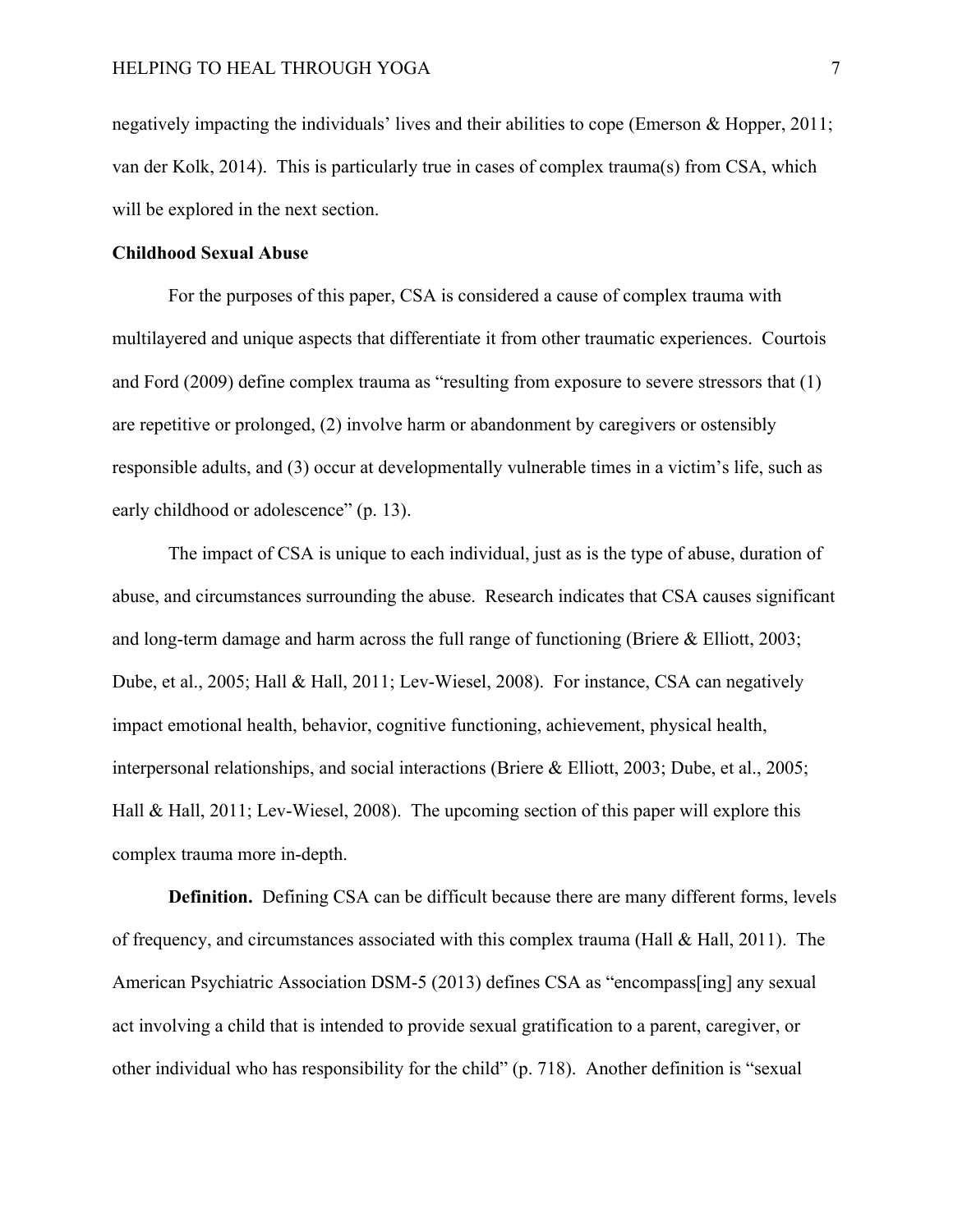abuse occurs whenever one person dominates and exploits another by means of sexual activity or aggression" (Feinauer, Hilton, & Callahan, 2003). Lastly, Hall and Hall (2011) describe CSA as "any sexual act, overt or covert, between a child and an adult (or older child, where the younger child's participation is obtained through seduction or coercion). Irrespective of how childhood sexual abuse is defined it generally has significant negative and pervasive psychological impact on its victims" (pp. 1-2).

**Effects.** CSA can be an overwhelming experience that negatively impacts the mind and body, both of which are closely intertwined (Emerson & Hopper, 2011; van der Kolk, 2014). Research indicates that some common trauma symptoms and disorders amongst CSA survivors are: depression; PTSD; guilt; shame; self-blame; eating disorders; somatic disturbance; emotional dysregulation; anxiety; dissociation; sexual difficulties; impaired capacity to initiate, navigate, and/or sustain relationships with others; low self-esteem; negative or distorted selfimage; phobias; substance abuse and addiction issues; personality disorders; suicidal tendencies; chronic pain; self-harm; and damage to one's fundamental beliefs and systems of meaning (Briere & Elliott, 2003; Dube, et al., 2005; Feinauer, et al., 2003; Hall & Hall, 2011; Lev-Wiesel, 2008; Putnam, 2003; van der Kolk, 2014). This extensive list is a clear indication of the harmful, negative, and pervasive symptoms that are associated with CSA.

More specifically, there is strong evidence indicating that PTSD is one of the most common psychological disorders amongst CSA adult survivors (Breslau, Davis, Peterson, & Schultz, 2000; Lev-Wiesel, 2008; Putnam, 2003; van der Kolk, 2014). This is not surprising considering that this trauma is complex in nature, but it also occurs during key developmental periods. The subsequent section will further explore this disorder along with the effects that PTSD has on survivors.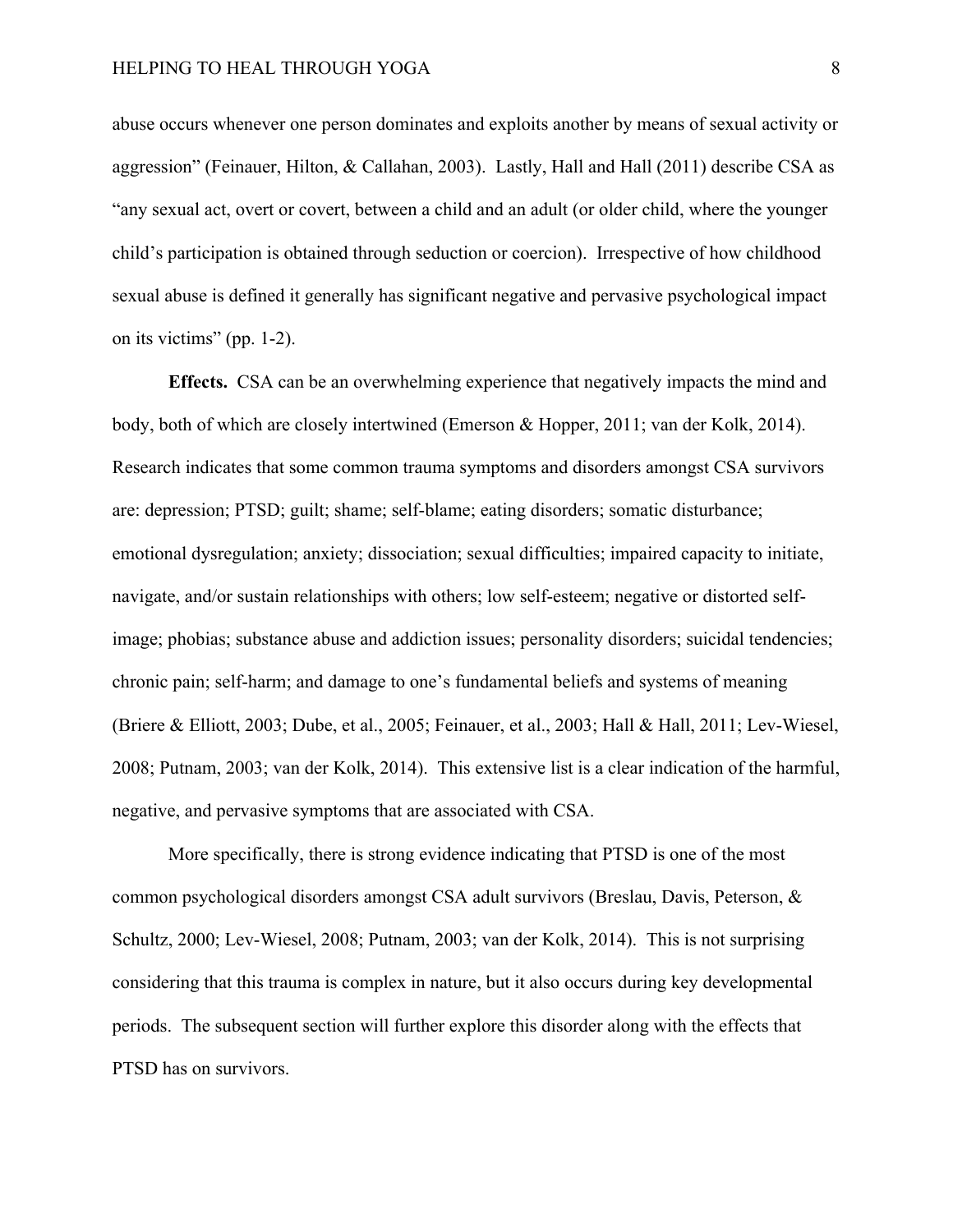#### **Posttraumatic Stress Disorder**

As indicated above, many adult CSA survivors display symptoms of PTSD as well as experience many other devastating effects. According to the American Psychiatric Association's DSM-5 (APA, 2013), PTSD survivors may experience some of the following symptoms, which are associated with the traumatic event: (a) recurrent, uncontrollable, and intrusive memories, nightmares, flashbacks, psychological distress, and physiological reactions, (b) persistent efforts to avoid or avoidance of distressing memories, thoughts, and feelings as well as external reminders, (c) negatively altered cognitions and mood including fragmented memories, negative beliefs/expectations of oneself, self blame, guilt, fear, horror, shame, isolation, and inability to experience positive emotions, (d) significant changes in arousal and reactivity including irritable behavior, angry outburst, self-destructive behavior, hyper-vigilance, exaggerated startle response, concentration problems, and sleep disturbances, and (e) dissociation symptoms such as depersonalization or de-realization.

**Effects.** In his book *The Body Keeps the Score*, van der Kolk (2014) asserts that traumatic experiences like CSA can alter a survivor's physiology, brain structure, and functioning; this can then lead to vast numbers of other psychological and social impairments. For instance, when there is a perceived threat, our bodies automatically go into fight, flight, or freeze response, causing an increase in heart rate, respiration rate, stress hormones, and vigilance (van der Kolk, 2014). This response results in reduced activity in the prefrontal cortex of the brain and increased activity in the limbic system; this chronic stress is toxic to the brain (van der Kolk, 2014). Lastly, these neurobiological changes can influence a survivor's psychosocial world, often resulting in difficulties with being present, paying attention, taking effective action,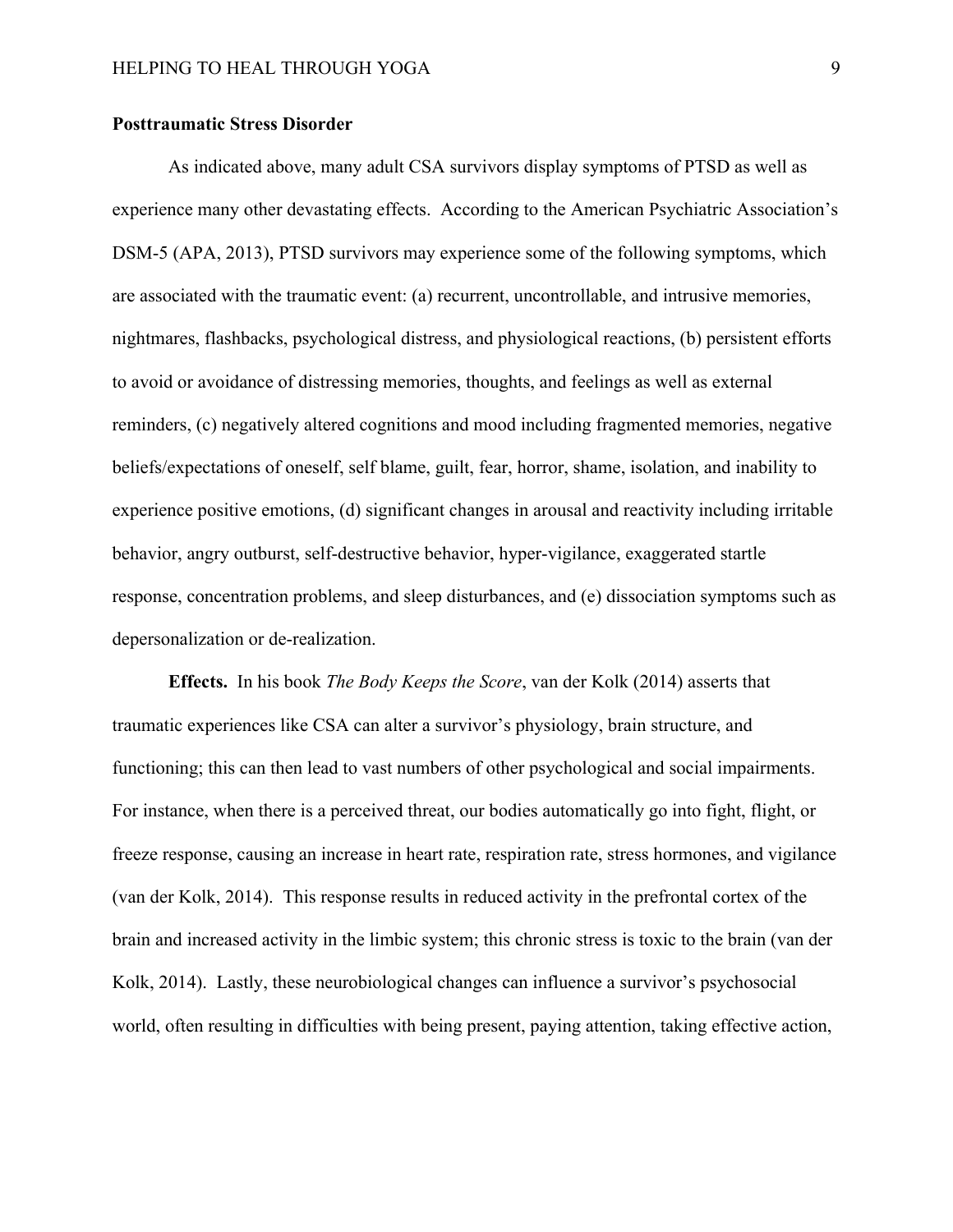verbal expressions, and relationships (van der Kolk, 2014). Moreover, according to van der Kolk (2006), CSA survivors suffering from PTSD "seem to lose their way in the world" (p. 280).

While recent research and literature have well documented the numerous effects of trauma, this paper will focus on the subjective, sensory, and visceral experiences of trauma survivors. A body remembers and holds on to traumatic memories and emotional pain (Emerson & Hopper, 2011; van der Kolk, 2014). While this is evolutionary and adaptive, it can have detrimental effects causing increased levels of discomfort and distress (Emerson & Hopper, 2011).

Moreover, as indicated earlier, experiencing a traumatic event can often cause our natural fight/flight defenses to be aborted. For instance, children who are sexually abused are often unable to do anything to stop the assault, causing their self-protective systems to progressively disintegrate or break down (van der Kolk, 2006; van der Kolk, 2014). According to van der Kolk (2006; 2014), individuals with PTSD often experience inappropriate fight/flight reactions to minor events and an inability to regain a sense of personal safety or physiological relaxation. "While the mind usually shuts down during a traumatizing experience, the bodily sensations associated with immobilization and helplessness carry the memories of having absolutely no control over the outcome of your life: the fate of trauma survivors is lived out in the heartbreak and gut-wrenching sensations" (van der Kolk, as cited in Emerson & Hopper, 2011, p. xix). In essence, traumatized individuals often feel as though they are unsafe in their own bodies and as if their own bodies are the threat or enemy (Emerson & Hopper, 2011; van der Kolk, 2014).

Thus, it seems as though one of the most difficult aspects for complex trauma survivors is to manage the triggers and/or sensations that reside deep within their own bodies (Emerson & Hopper, 2011; van der Kolk, 2014). While the trauma occurred in the past, the body continues to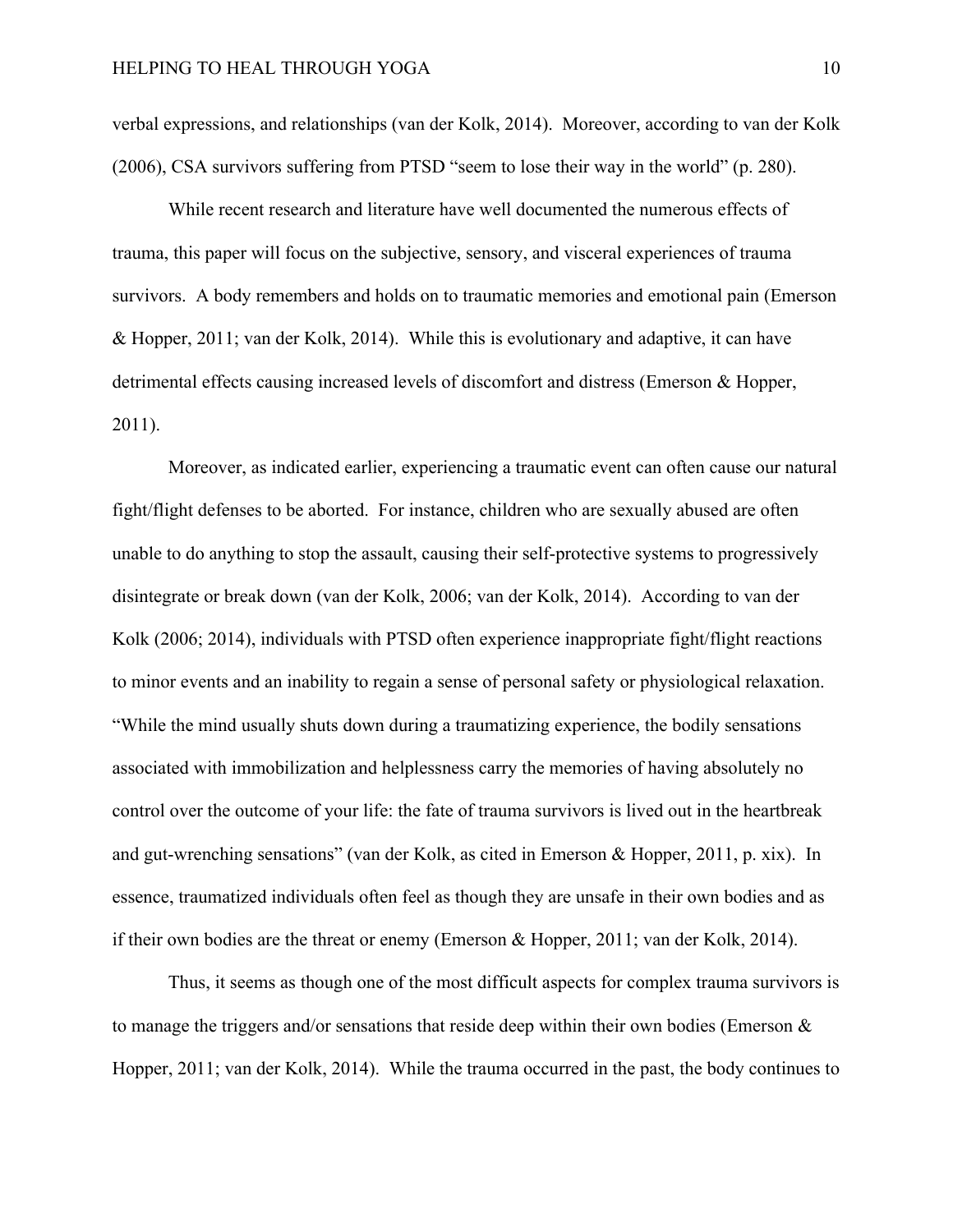react as if there is still presently an imminent danger; it is almost as if the body keeps getting hijacked into experiencing intolerable sensations and emotions (Emerson & Hopper, 2011; van der Kolk, 2006; van der Kolk, 2014). Bessel van der Kolk (2006; 2014) asserts that individuals suffering from PTSD often become skilled at bracing against and/or ignoring their inner sensations and feelings.

As mentioned earlier in this review, the American Psychiatric Association's DSM-5 (2013) clarifies symptoms associated with PTSD, two of which are intrusive and avoidance symptoms. Often, traumatic memories intrude a survivor's consciousness, causing emotional and/or physiological distress (Emerson & Hopper, 2011; van der Kolk, 2006; van der Kolk, 2014). In order to escape from this distress, survivors often display avoidance symptoms, the most extreme form of which is dissociation (Emerson & Hopper, 2011; van der Kolk, 2006; van der Kolk, 2014). Dissociation is characterized by de-realization (i.e. perceiving one's world or environment as not real) and/or depersonalization (i.e. perceiving one's self as not whole, connected, or real) (APA, 2013). In essence, it is a mental, emotional, and physiological escape. However, this coping mechanism becomes problematic because it creates a complete disconnection from our emotions, body, and thoughts (Emerson & Hopper, 2011).

Considering the numerous effects outlined above, it is evident that CSA survivors who suffer from PTSD could benefit from professional help. This leads us to the next section, which examines traditional trauma psychotherapy, specifically CBT.

#### **Conventional Talk Therapy – Cognitive Behavioral Therapy**

While many different treatment modalities have been used to treat CSA survivors, the most traditional intervention is talk therapy. This approach is a cognitive intervention that focuses on the survivors' thoughts, feelings, and emotions (Emerson & Hopper, 2011; van der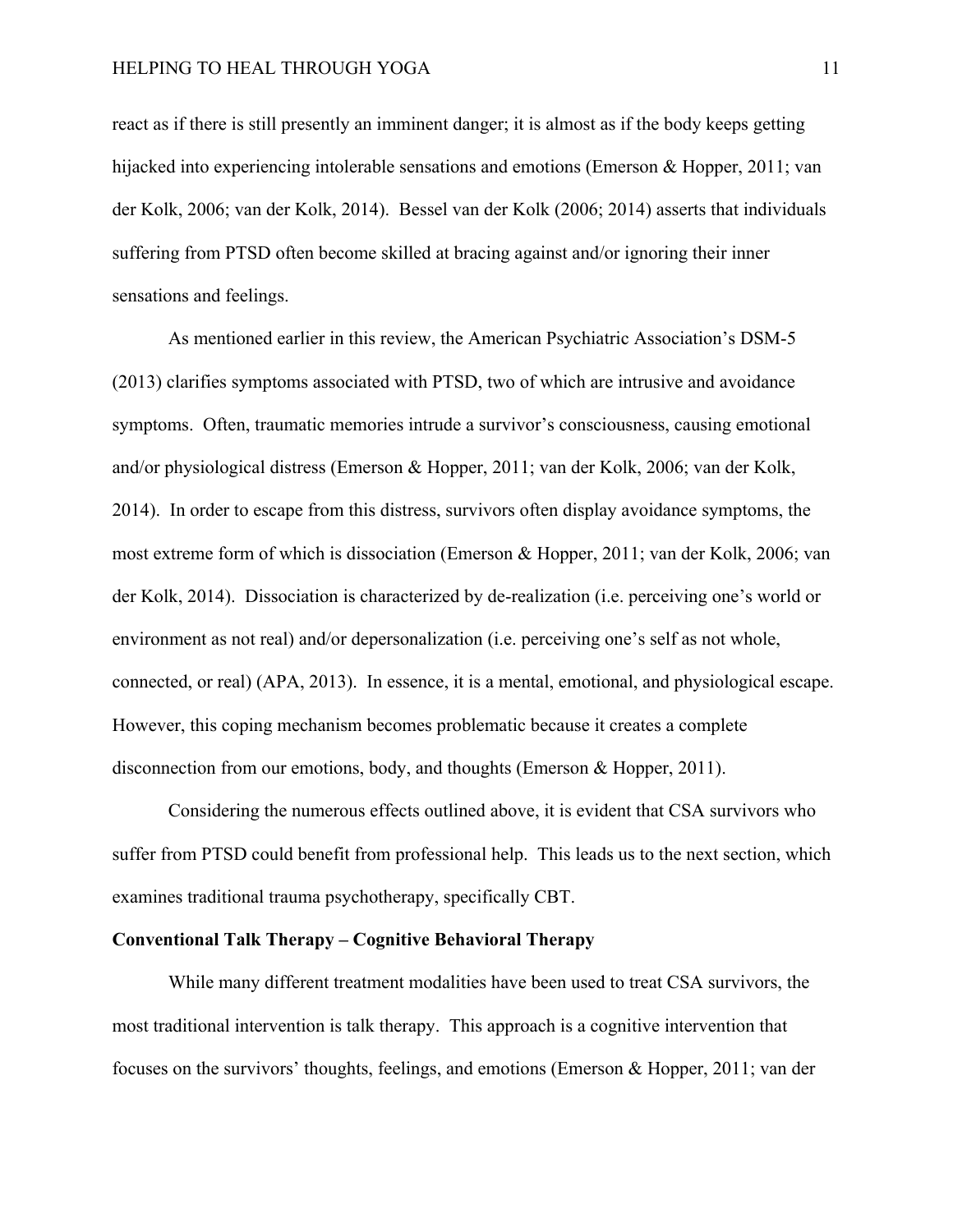Kolk, 2006; van der Kolk, 2014). More specifically, the literature suggests that CBT is the most effective evidence-based trauma treatment intervention (Cook, Schnurr, & Foa, 2004; Emerson & Hopper, 2011; Möller & Steel, 2002; van der Kolk, 2014). As its name implies, the foundation of this theory is based on two effective forms of psychotherapy: cognitive therapy and behavior therapy. CBT primarily involves working with clients to explore their emotions, thoughts, and behaviors (Hall & Hall, 2011). Like most other traditional psychotherapies, the main focus is on trying to construct a healthy cognition that helps to explain one's feelings (van der Kolk, 2014). The upcoming sections will further define CBT, outline some key theoretical components, and discuss considerations for trauma treatment.

**Theoretical components.** Some common attributes of traditional 'talk' CBT are (a) collaborative relationship between the client and the therapist, (b) the belief that psychological distress is a result of maladaptive thinking and behaving, (c) the goal of replacing thoughts with more adaptive ones, thus creating positive changes in both affect and behavior patterns, and (d) a time-limited and psycho-educational form of treatment that focuses on a client's specific problems (Hall & Hall, 2011; Linden & Zehner, 2007).

In other words, cognitive-behavioral therapeutic work starts with trauma survivors telling what happened in the past and then identifying irrational thought patterns and/or dysfunctional behaviors. Next, clients try to rewrite or replace those dysfunctional thoughts with more logical or positive thoughts. The idea is that this, in turn, will lead to positive changes in mood and behaviors, thus resulting in a reduction of PTSD symptoms. "Telling the story is important; without stories, memory becomes frozen; and without memory you cannot imagine how things can be different" (van der Kolk, 2014, p. 219).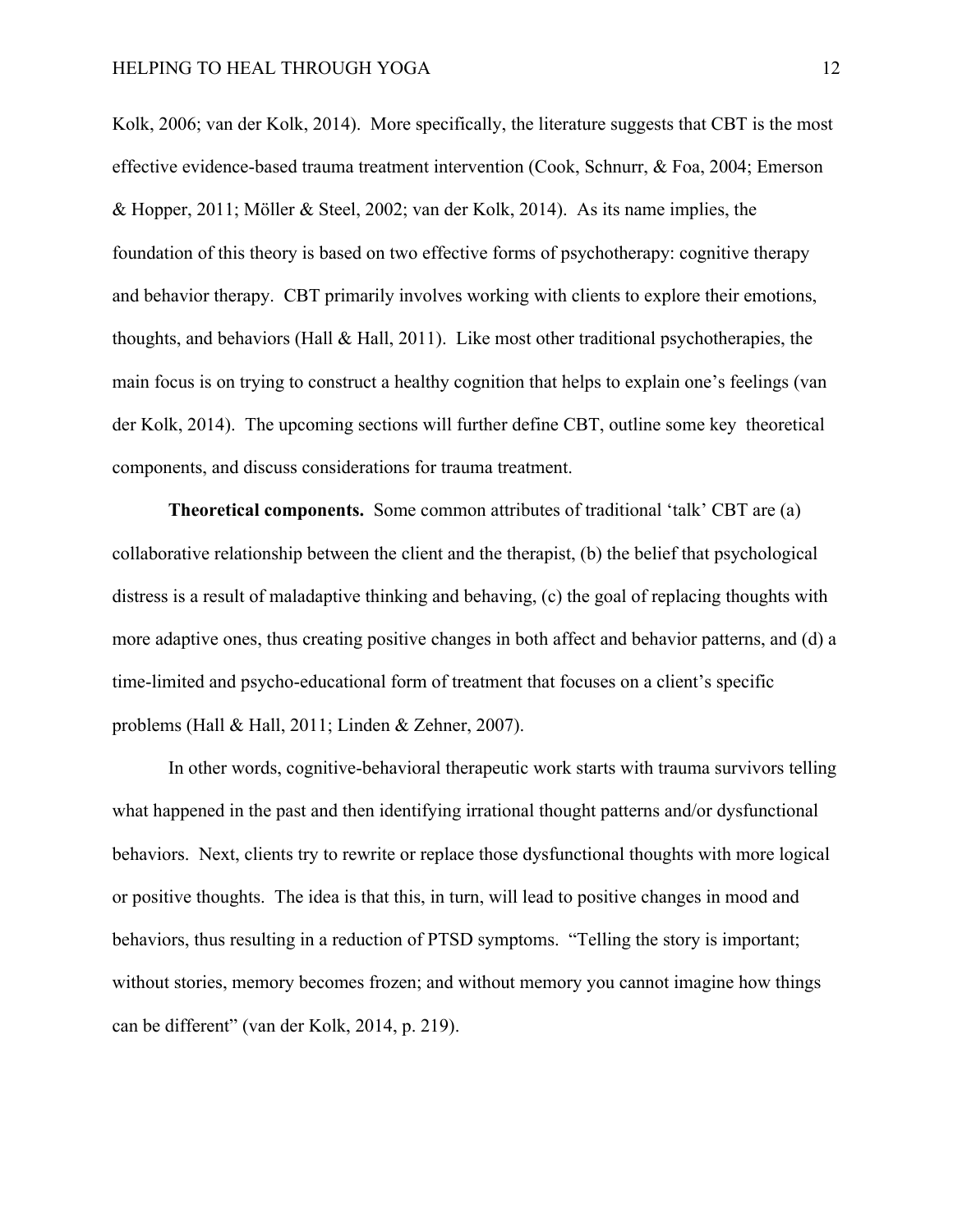**Considerations for Trauma Treatment** *.* Nonetheless, "telling a story about the event does not guarantee that the traumatic memories will be laid to rest" (van der Kolk, 2014, p. 219). As previously indicated, CSA can be traumatizing on multiple levels; it can lead to long term psychological damage and physiological harm as well. While CBT can be helpful in reorganizing and/or rewriting dysfunctional thought patterns, it does not help CSA survivors with any physical or bodily issues (Emerson & Hopper, 2011; van der Kolk, 2014). Conventional talk psychotherapies like CBT do not pay sufficient attention to the physical side effects of traumatic events (van der Kolk, 2014). Moreover, CBT does not address "the emotional states that are imprinted in the state of the body's chemical profile, the state of one's viscera, and the contraction of the striated muscles of the face, throat, trunk, and limbs. Yet, that is the level on which the trauma continues to be played out – in the theater of the body" (van der Kolk, as cited in Emerson & Hopper, 2011, p. xxiv). Furthermore, individuals suffering from PTSD have a tendency to associate their current physical sensations and emotions with their experiences from the past; this, in turn, impacts how they react to present day events (van der Kolk, 2006; van der Kolk, 2014). Therefore, while CBT appears to be effective in addressing the cognitive issues and problems that plague CSA survivors, it seems to be missing one critical piece of the puzzle: the physical body.

Another potential problem with talk therapy treatment modalities is that CSA survivors may resist talking about their history simply because it is too traumatic. In some cases, describing or 'reliving' the sexual abuse may actually do more harm than good because it can trigger trauma-related physical sensations and emotions such as helplessness, fear, and shame (Emerson & Hopper, 2011; van der Kolk, 2006; van der Kolk, 2014). Not only could this be detrimental to the counseling process, but it could also create a vicious cycle, causing the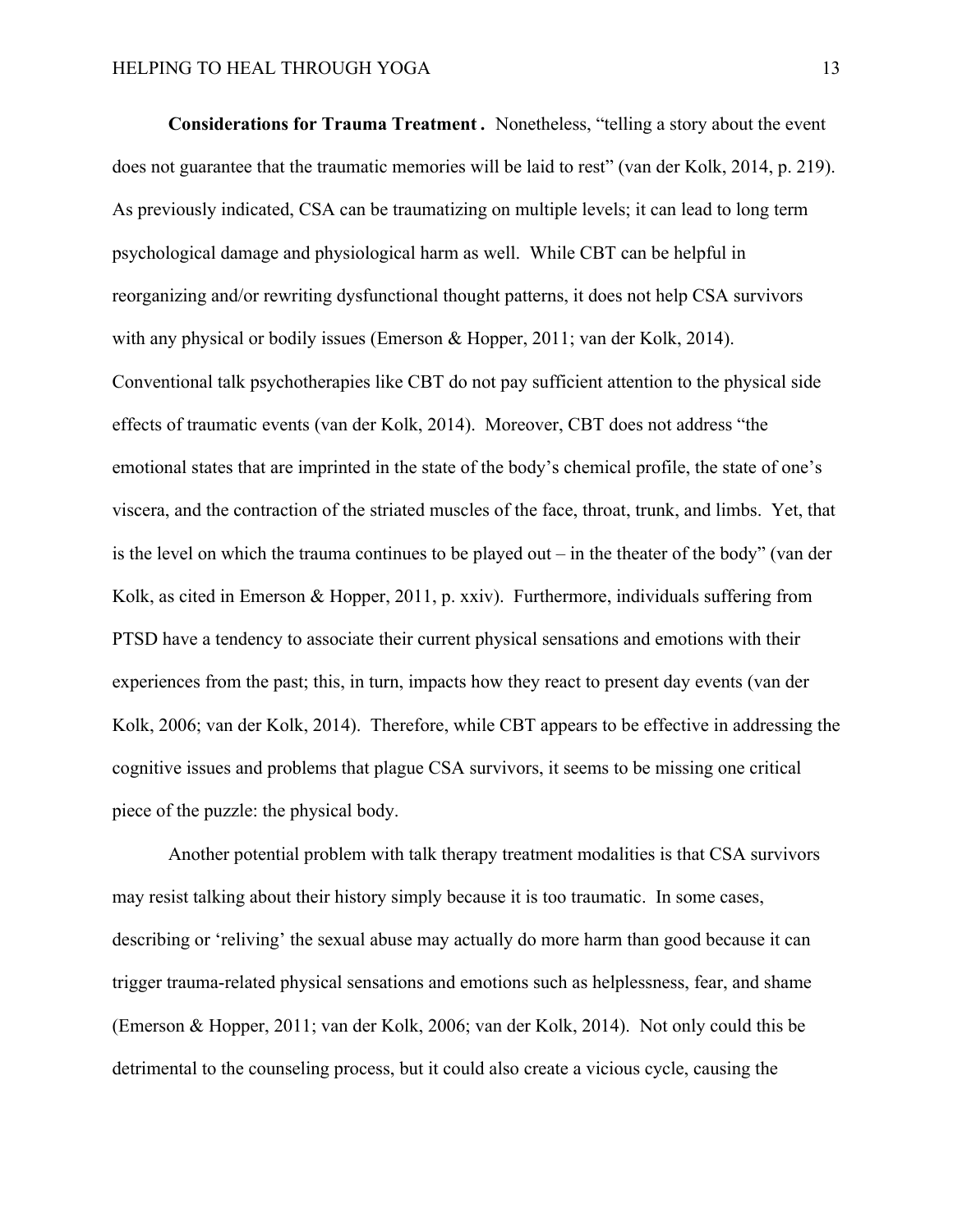traumatized individual to feel and to act as though they are being traumatized all over again (van der Kolk, 2006; van der Kolk, 2014). Moreover, some survivors may not have the words for their feelings, which is a phenomenon known as alexithymia (van der Kolk, 2014). Many adult CSA survivors are unable to describe what they are feeling because they are unable to discern the physical sensations that are occurring inside of their bodies (van der Kolk, 2006; van der Kolk, 2014).

Yet another implication of using CBT with traumatized individuals is related to bodily dissociation, which was touched on in an earlier section of this paper. Often times, CSA survivors tend to develop a negative body image or they have a complete disconnect with their bodies (van der Kolk, 2006). According to van der Kolk (2006; 2014), many adult CSA survivors believe that their bodies somehow betrayed them or they view their physical bodies as damaged or dead. While survivors might be able to talk about their feelings and emotions or identify them as illogical, CBT may not effectively help survivors learn how to accept, befriend, or inhabit their physical bodies.

Clearly, a major gap exists in conventional counseling for CSA survivors who want to try to heal from their trauma. From the evidence provided thus far, it seems as though many symptoms resulting from CSA involve the body, yet traditional psychotherapies like CBT do not treat the subjective or visceral experiences. This leads to the next section of this paper: what can mental health professionals do to help CSA survivors heal some of their physiological damage? The literature indicates that yoga is a promising and effective adjunctive intervention for treating the physiological symptoms associated with CSA survivors suffering from PTSD.

#### **Hatha Yoga**

For thousands of years, yoga has existed as an ancient practice that can help calm the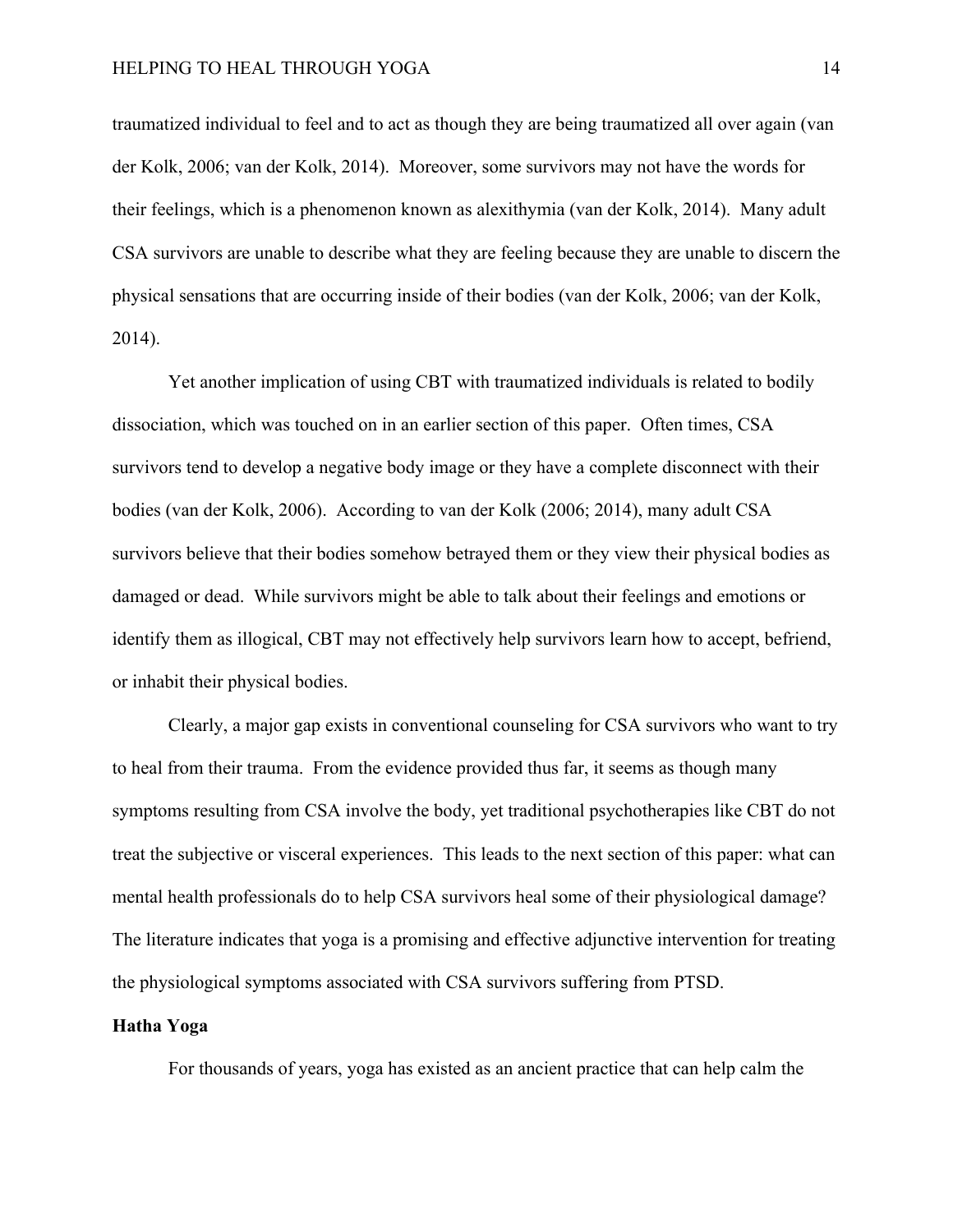mind and body. The Sanskrit word yoga means to yoke or to unite, which reflects its purpose of joining the mind, body, and spirit (Emerson and Hopper, 2011; Forfylow, 2011; Uebelacker, et al., 2010). While the practice of yoga originated in India, it made its way to the United States during the latter part of the last century (Uebelacker, et al., 2010). Since that time, yoga has permeated our popular culture. It is estimated that over 15 million Americans practice some form of yoga (Emerson & Hopper, 2011; van der Kolk, et al., 2014). In fact, yoga is a multibillion dollar business; Americans spend over \$5 billion each year on yoga classes and yogarelated products (Emerson & Hopper, 2011).

Hatha yoga is the most well-known and commonly practiced form of yoga in the United States (Duros & Crowley, 2014; Forfylow, 2011; Meyer, et al., 2012; Uebelacker, et al., 2010). Hatha yoga practice includes breath control (pranayama), physical postures (asanas), and meditation (dhyana) (Duros & Crowley, 2014; Forfylow, 2011; Meyer, et al., 2012; Uebelacker, et al., 2010). "In [Hatha] yoga, the focus of attention is on sensory experiences of breathing and physical sensations" (van der Kolk, et al., 2014, p. e2). According to Meyer and colleagues (2012), the main emphasis in Hatha yoga is on the physical yoga poses, which are performed intentionally and slowly in combination with breathing exercises; the ultimate goal is to promote relaxation, present-moment awareness, and coordination between the mind and the body.

Body-oriented therapies like Hatha yoga can help individuals get in better touch with their physical states by teaching them to feel and experience their breath, physical sensations, sensory perceptions, muscles, and bodily movement (Emerson & Hopper, 2011; van der Kolk, 2006; van der Kolk, 2014). Interventions like Hatha yoga have been called a 'bottom up' approach because they are based on somatic experience as a way to enter an individual's innermost experiences and thoughts (Emerson & Hopper, 2011; van der Kolk, 2006, van der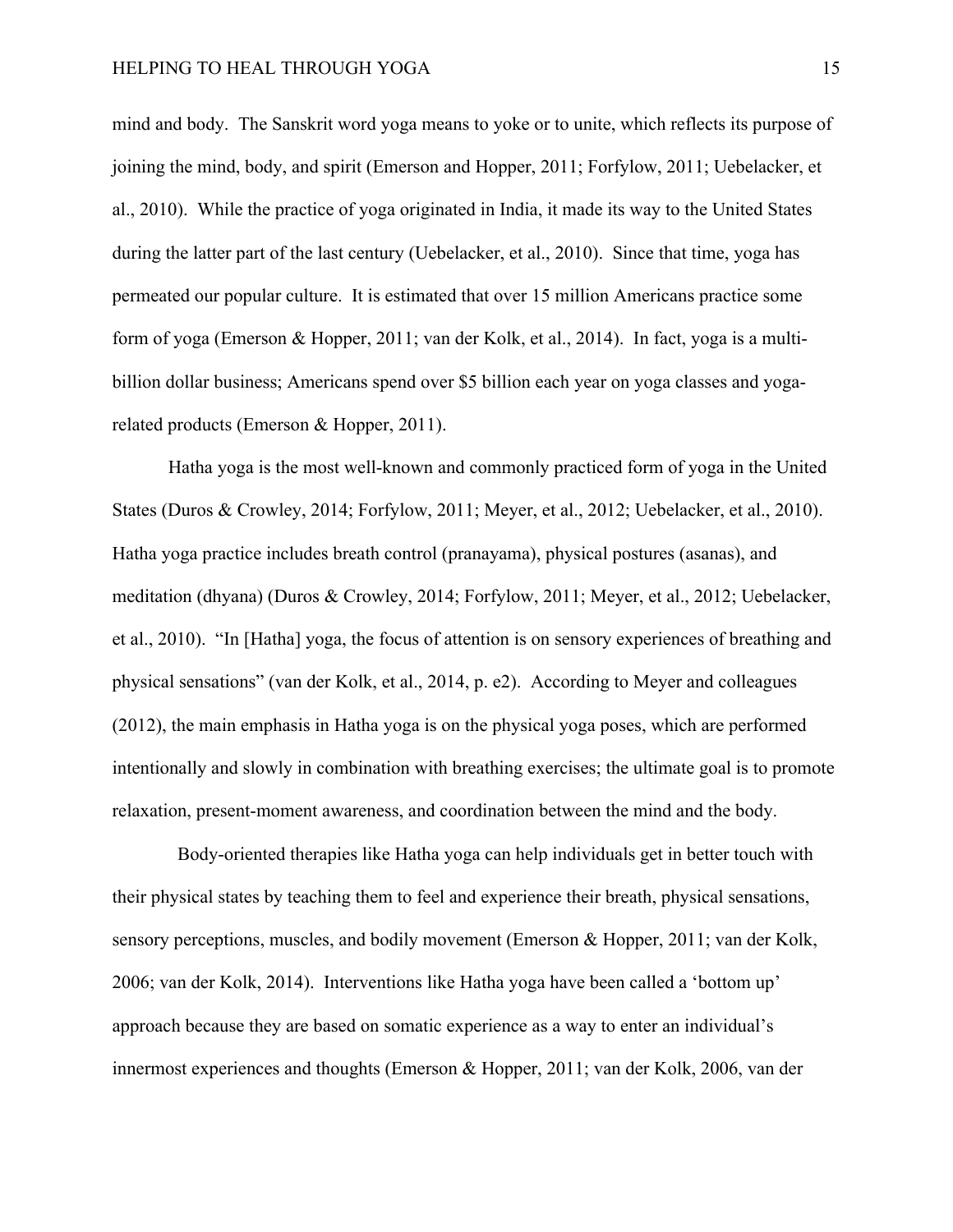Kolk, 2014). Moreover, van der Kolk (2006; 2014) asserts that one important goal of movement-based trauma therapy is to help survivors address and manage problems with dissociation, affect regulation, and estranged relationships with themselves. In other words, yoga focuses on helping survivors connect with themselves on a somatic level first and then addressing their thoughts, emotions, and behaviors second.

Furthermore, engaging in yoga practice may offer trauma survivors some additional, practical benefits. For instance, as compared with psychotherapy and/or medications, practicing yoga can be a cost savings. Moreover, there is almost no required equipment and yoga can be practiced just about anywhere. If trauma survivors suffering from PTSD are concerned about taking medications and/or about medication side effects, yoga is a good natural alternative therapy. Finally, yoga practice can be adapted to an individual's mood as well as their physical ability (Emerson & Hopper, 2011; Meyer, et al., 2012). However, with this being said, it is important to note that prior to starting a yoga practice, it is advisable for participants to consult a medical professional regarding any health questions, concerns, and/or medical conditions.

Clearly, as indicated by the above paragraphs, Hatha yoga is both accessible and beneficial on numerous levels. This leads to the next section, which will investigate and summarize recent research on Hatha yoga practice.

**Research.** In recent years, researchers have been studying yoga in order to determine whether or not it is an effective therapeutic tool for treating psychological and physiological issues. Yoga practices have been shown to be an effective adjunctive intervention for treating medical concerns, including: asthma, heart disease, hypertension, diabetes, respiratory conditions, chronic pain, arthritis, muscle tension, and insomnia (Emerson, et al., 2009; Forfylow, 2011; Uebelacker, et al., 2010; van der Kolk, et al., 2014). Moreover, yoga practices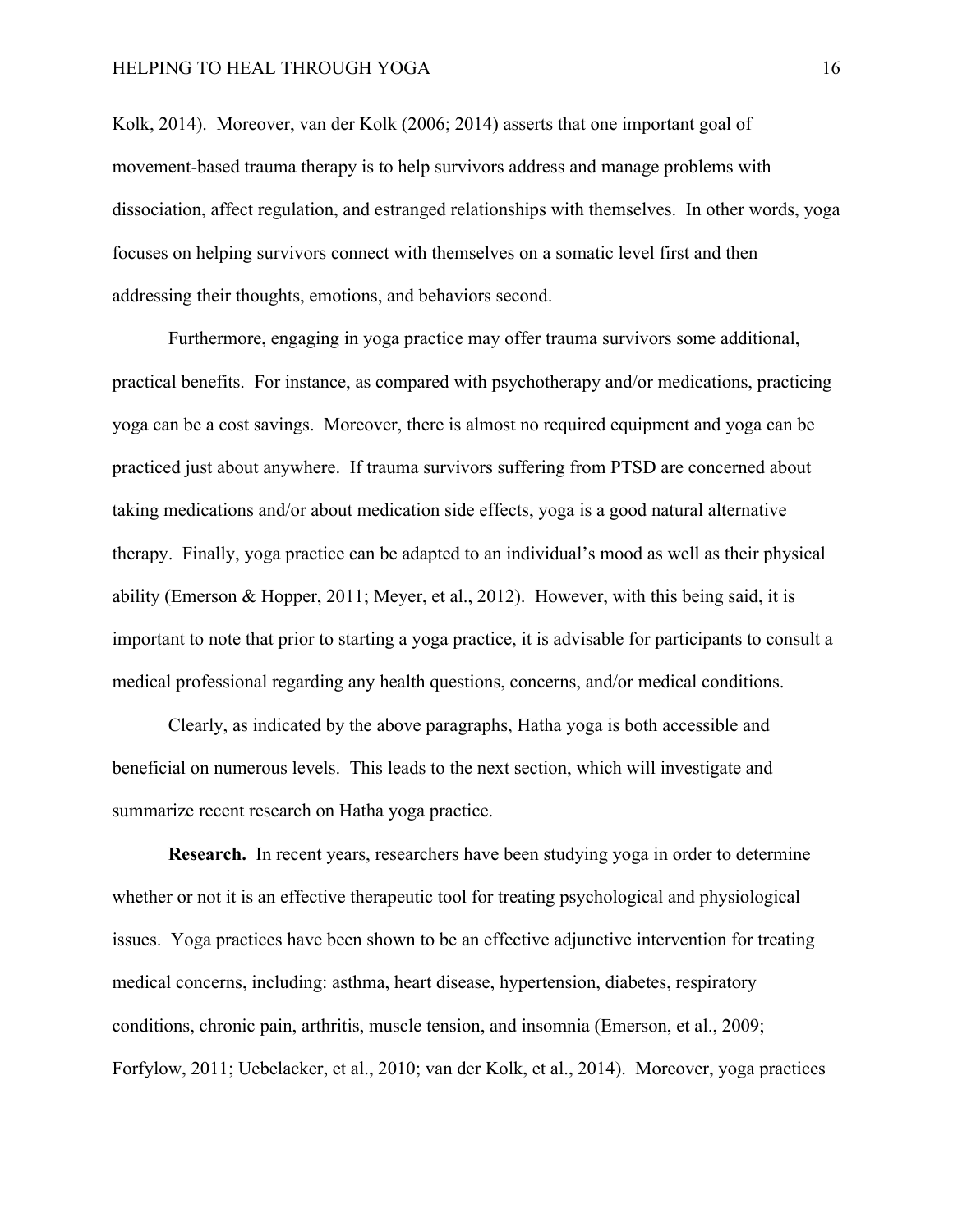are an effective complementary therapy treatment for mental health concerns/disorders, including: depression, anxiety, addiction, excessive rumination, and acute stress reactions (Emerson, et al., 2009; Forfylow, 2011; Kimbrough, Magyari, Langenberg, Chesney, & Berman, 2010; Kinser, Bourguignon, Whaley, Hauenstein, & Taylor, 2013; Meyer, et al., 2012; Uebelacker, et al., 2010; van der Kolk, 2006; van der Kolk, et al., 2014). These positive and promising findings - combined with what is known about trauma, PTSD, and conventional trauma treatment - may act as the catalyst for researchers to investigate whether or not yoga is an effective adjunctive treatment intervention for traumatized individuals suffering from PTSD.

Since 2003, the Trauma Center Yoga Program at the Justice Resource Institute in Brookline, Massachusetts, has been offering yoga as a complementary trauma treatment for individuals suffering from PTSD. During this time, van der Kolk and colleagues have launched numerous pilot studies to evaluate the efficacy of yoga as a treatment intervention for PTSD. There were several goals behind these small-scale investigations, including: to determine the feasibility of having trauma survivors participate in yoga practice; to measure heart rate variability (HRV); and to compare the effects of group yoga classes to group psychotherapy.

Before discussing the findings of this study, it is important to define and further explain some of the aforementioned goals and terms. First and foremost, a critical component was to determine whether or not individuals suffering from PTSD would be able to participate in yoga practices considering some of the unique challenges faced by survivors. As discussed in earlier sections of this paper, many adult CSA survivors may feel disconnected from their bodies or feel as though their body is the enemy (Emerson & Hopper, 2011; van der Kolk, 2014). Therefore, considering that yoga is largely a body-based practice, it was important for researchers to determine the feasibility of this intervention.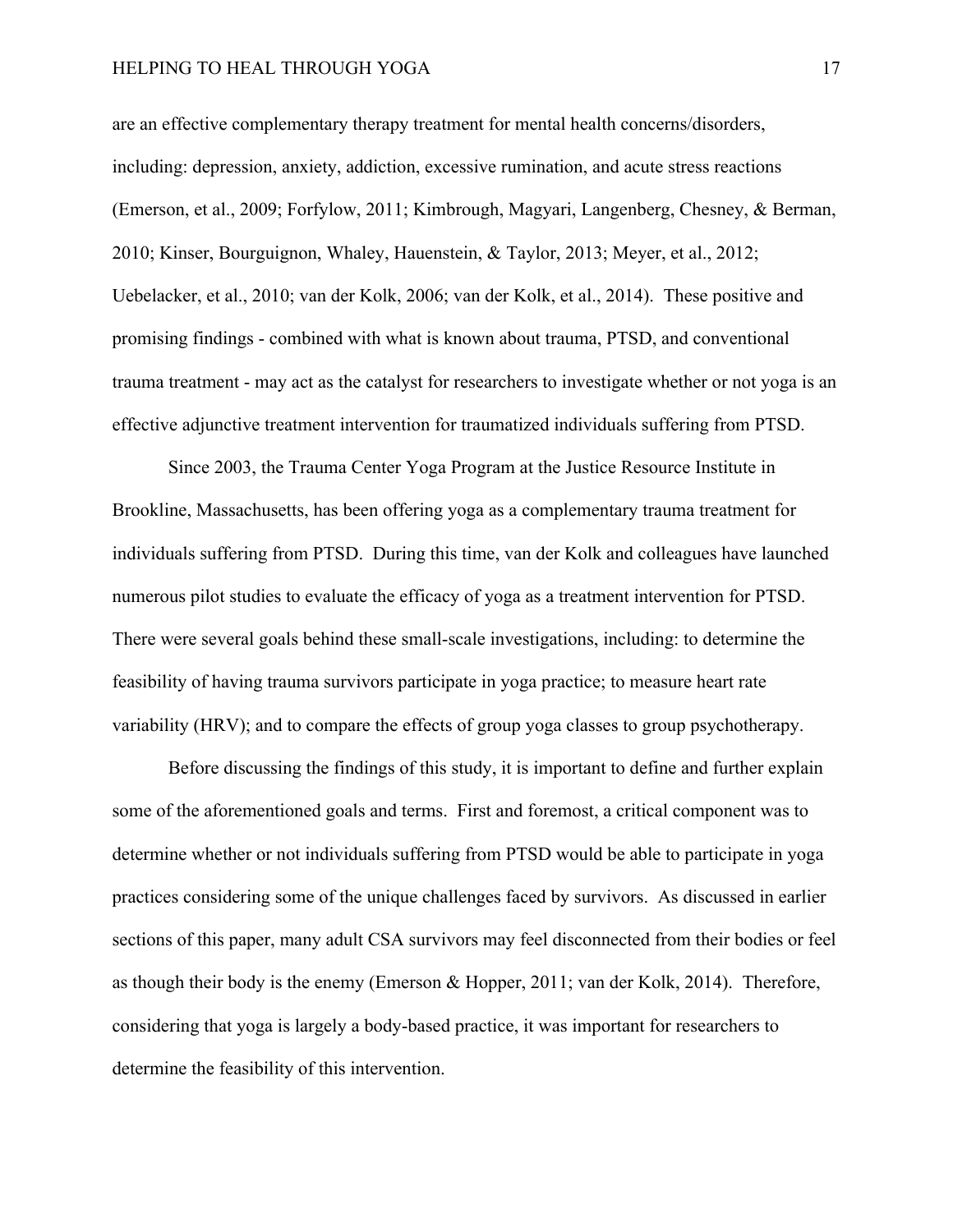Secondly, it is important to clarify what HRV is and why it is an important marker for trauma survivors. HRV refers to the interval between one's heartbeats, and it can be measured by monitoring the degree to which one's heart rate corresponds to breathing (Duros & Crowley, 2014). This is a significant measure because good HRV is an indication of increased capacity for self-regulation (Duros & Crowley, 2014). Self-regulation is defined as the ability to restore a state of calmness or self-control to one's thoughts, emotions, and body when triggered or distressed (Emerson & Hopper, 2011). Thus, an individual with good HRV is well balanced and has reasonable control over his/her emotions and impulses, whereas an individual with poor HRV is unbalanced and unable to regulate his/her emotions and impulses. Traumatized individuals often experience chronic high levels of frequent agitation and extreme difficulties with affect regulation; this causes trauma survivors to either overreact or underreact to perceived stressors (Duros & Crowley, 2014; van der Kolk, 2006; van der Kolk, 2014).

Returning to the pilot studies, the results indicated that Hatha yoga is a feasible and beneficial adjunctive treatment for trauma survivors. In one of the initial investigations, researchers found that participants who practiced Hatha yoga significantly changed HRV over eight sessions of Hatha yoga as compared to those who did not practice Hatha yoga (van der Kolk, 2006). Moreover, the yoga participants subjectively reported improvements in PTSD symptomatology (van der Kolk, 2006). In another pilot study, subjects were randomly assigned to either eight sessions of a Hatha yoga class or a DBT group. Self-report inventories were utilized to assess changes in PTSD symptoms, positive and negative affect, and body awareness (van der Kolk, 2006; Emerson, et al., 2009). After eight weeks, the participants who practiced Hatha yoga reported improvements in PTSD symptoms, including: increased positive affect, decreased negative affect, decreased frequency of intrusions, reduced severity of hyperarousal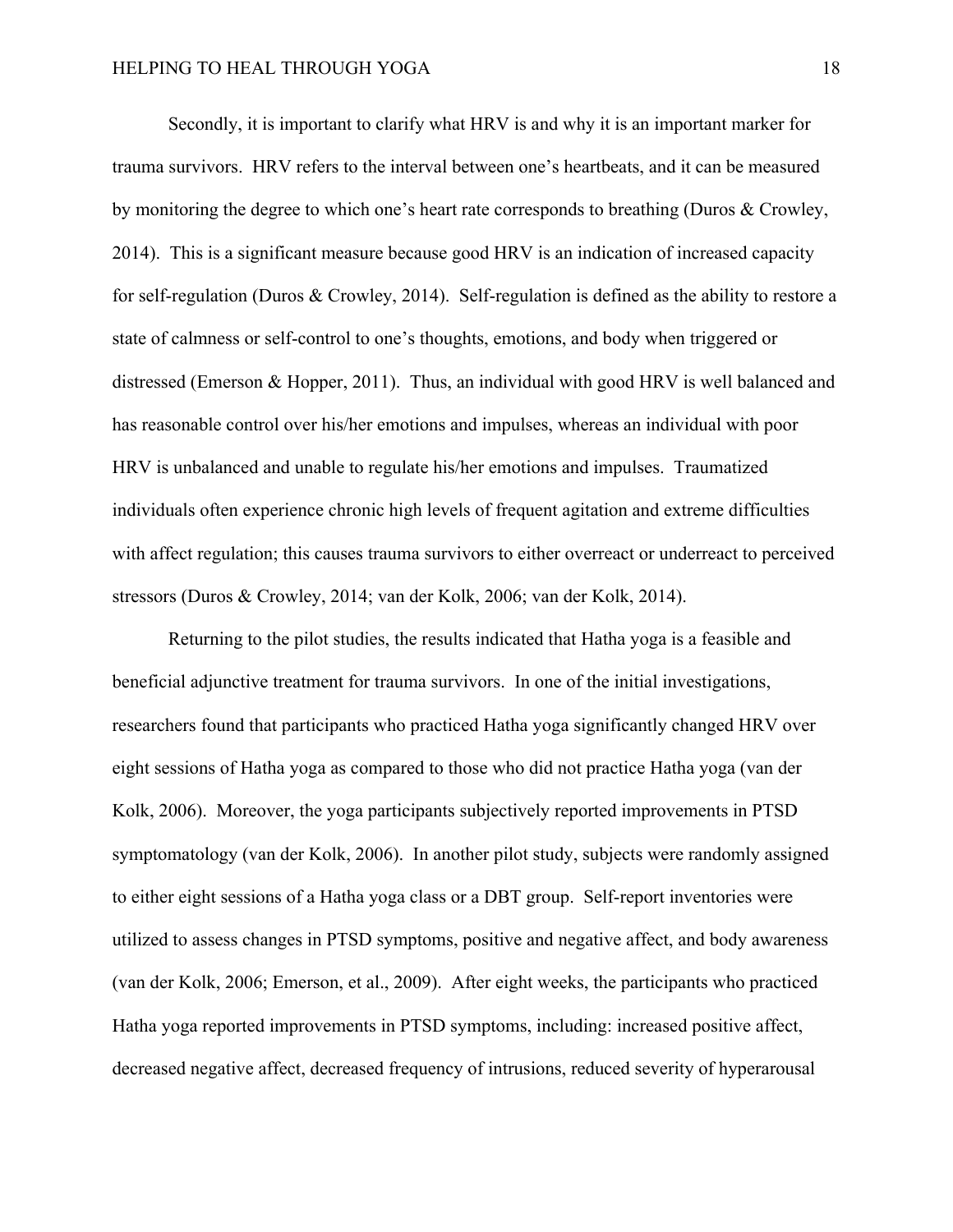symptoms, and increased physical vitality and body attunement (Emerson, et al., 2009; van der Kolk, 2006). Due to small sample sizes, however, the results of these pilot studies did not reach statistical significance. Nonetheless, the positive outcomes are important and noteworthy; practicing Hatha yoga appears to have numerous benefits for some individuals suffering from PTSD.

Considering the promising initial findings summarized above, van der Kolk and colleagues (2014) conducted a larger, randomized, controlled trial, which examined the efficacy of Hatha yoga as an adjunctive treatment for PTSD. The participants (64 women with chronic, treatment-resistant PTSD) were randomly assigned to either Hatha yoga or supportive women's health education, each as a weekly 1-hour class for 10 weeks. The primary outcome measure was the Clinician Administered PTSD Scale (CAPS). At the end of they study, 16 of 31 participants (52%) in the Hatha yoga group no longer met criteria for PTSD compared to 6 of 29 (21%) in the control group (van der Kolk, et al., 2014). Additionally, the research results indicated that the physical and meditative components of yoga were key variables in reducing PTSD symptoms (van der Kolk, et al., 2014).

These findings suggest that participating in a yoga program can significantly reduce PTSD symptoms for trauma survivors. The researchers assert that most conventional PTSD interventions are based on the cognitive model and largely ignore key trauma symptoms, such as loss of body awareness, alexithymia, and loss of affect regulation (van der Kolk, et al., 2014). Moreover, according to van der Kolk and colleagues (2014), "Body awareness is a necessary aspect of effective emotion regulation. Learning to notice, tolerate, and manage somatic experience may substantially promote emotion regulation. Yoga can serve as a widely available and relatively economical adjunct to the treatment of PTSD" (p. e2).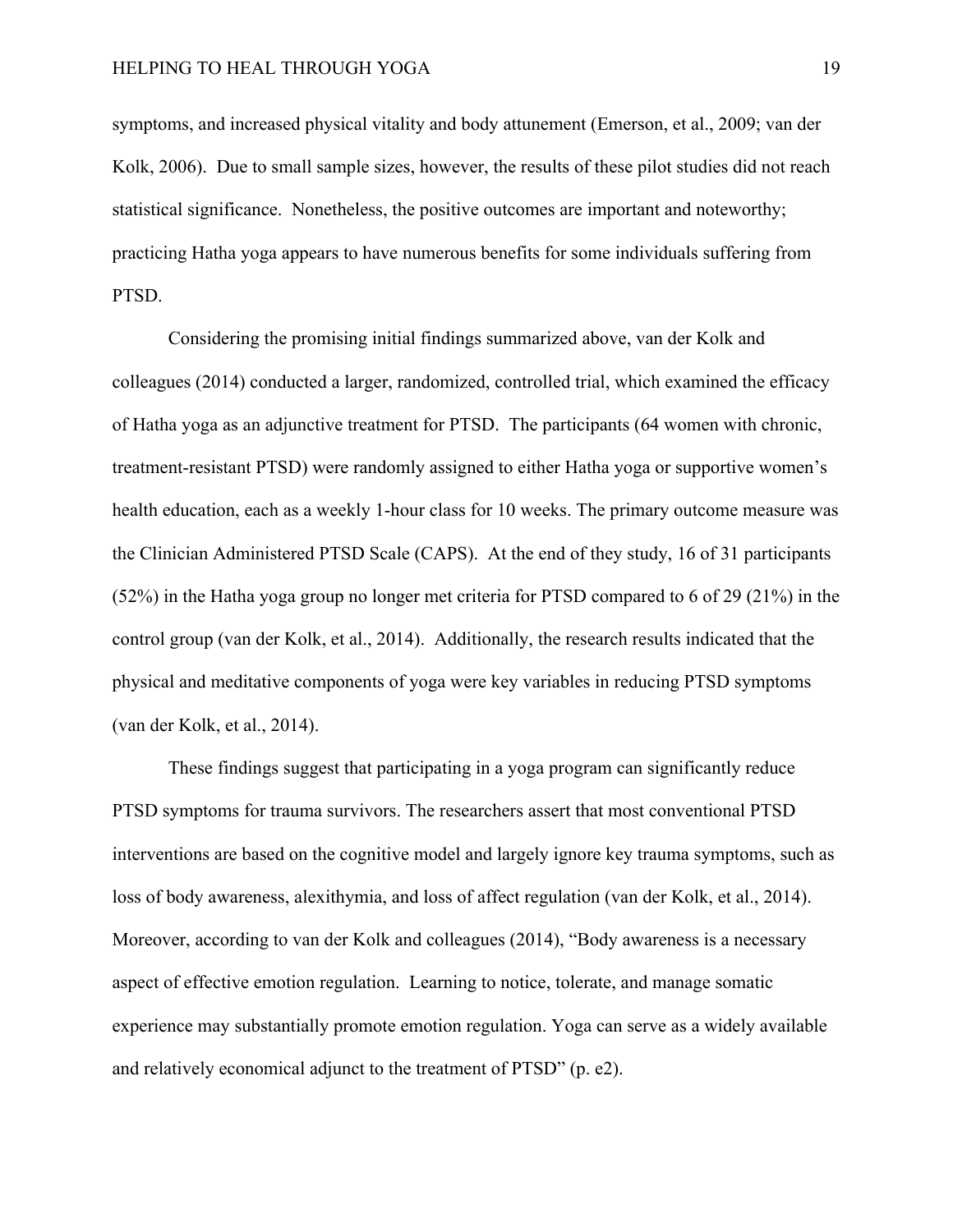Clearly, these research efforts are just the tip of the iceberg; it is essential that mental health professionals continue to encourage and conduct more rigorous research in order to provide further evidence of the efficacy of yoga as an adjunctive therapy for CSA survivors suffering from PTSD. In addition to the need for more evidence-based research, there are also important considerations for therapists who desire to use yoga as a complementary treatment.

**Considerations for Therapists.** From the information presented in this paper, it appears that using Hatha yoga as a complementary intervention is an effective tool in trauma treatment. However, there are various aspects that therapists must be aware of and take into consideration. First, it is critical that clinicians have proper training and expertise when incorporating yoga interventions with traumatized clients. Given that Hatha yoga involves both the mind and the body, this technique has the potential to be powerfully evocative for some clients, especially traumatized individuals suffering from PTSD (Duros & Crowley, 2014). Secondly, it is important for therapists to learn how and why yoga is effective before suggesting this technique to clients. As with any therapy, it is essential that clinicians understand how to effectively incorporate yoga into their practice. Emerson and Hopper (2011) have identified at least five aspects of Hatha yoga that may require special consideration in order to make this body-based therapy accessible to trauma survivors, including: environment, exercises, poses, teacher qualities, physical assists, and language. A fourth and final consideration involves clinician/client communication; therapists must communicate clearly and regularly with clients about therapy goals, rationale, and safety elements surrounding Hatha yoga. Furthermore, it is imperative that therapists routinely check in with their clients about their experience(s) with yoga as a therapeutic technique.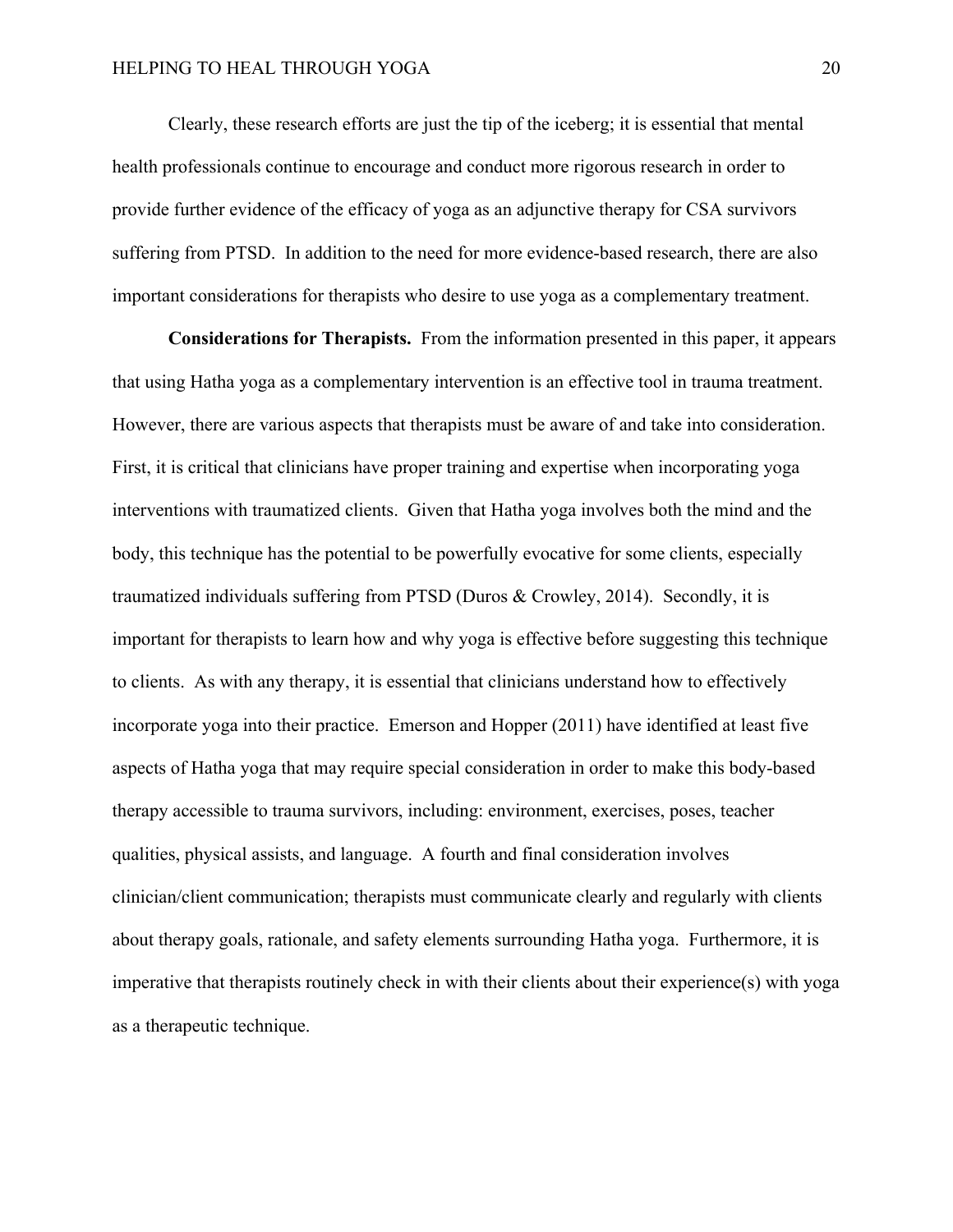The following questions are examples of some important issues for therapists to consider: Is it best practice to incorporate yoga practices into the individual client session or refer clients out to a group yoga class? If referring clients out, what yoga instructors and/or classes are appropriate for CSA survivors? How might a CSA survivor suffering from PTSD feel about participating in a group yoga class? What if a client is triggered during a yoga practice? Which yoga poses are the most appropriate and/or effective for trauma survivors? For what length of time does a survivor need to practice yoga each day and/or week in order to experience an improvement in PTSD symptoms? What if a client is not physically able to engage in certain yoga poses? What if a client has pre-existing health conditions? Is it best practice to engage in yoga practices simultaneously with the client? These are just a few questions but it is clear that there are numerous aspects and questions that need to be taken into consideration prior to utilizing Hatha yoga as a trauma treatment option for CSA survivors suffering from PTSD.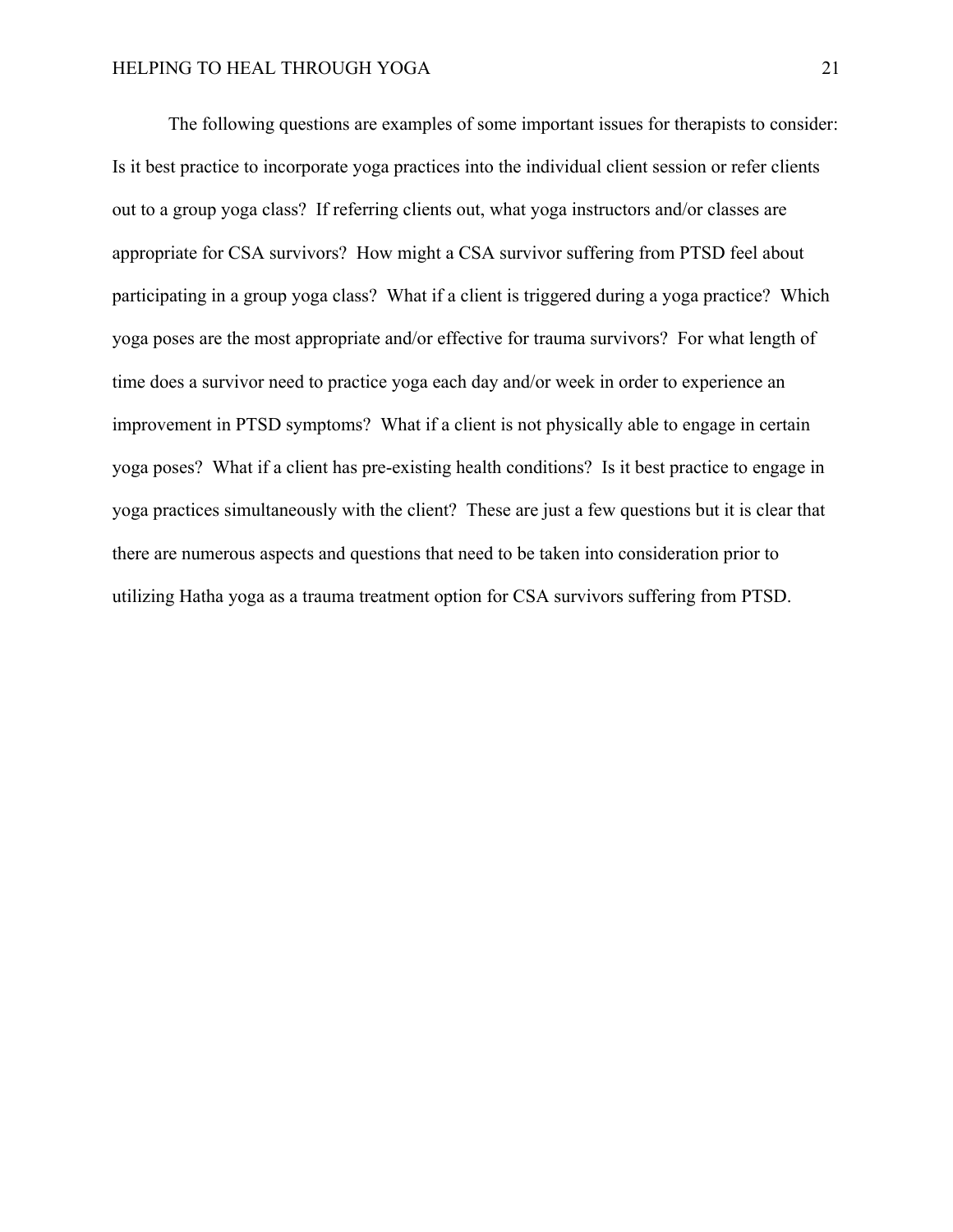#### **Conclusion**

From the information presented in this paper, it appears that Hatha yoga is an effective adjunctive treatment option for adult CSA survivors suffering from PTSD. Traditional talktherapy trauma treatments, like CBT, focus on the story and the mind, which are important in the healing process. However, CBT neglects some critical pieces of the puzzle: namely, the physical and visceral effects of complex trauma(s) like CSA. As stated numerous times throughout this paper, trauma negatively affects one's mind and body; therefore, it seems logical that in order for trauma treatment to be effective, it needs to address the entire organism for healing to take place.

One adult CSA survivor who practiced yoga as part of her therapy described her experience: "Yoga is about looking inward, instead of outward, and listening to my body. A lot of my survival has been geared around never doing those things…I have been refusing to listen to my body, which is such an important part of who I am…in the yoga class, I was able to move my body and be in my body" (as cited in van der Kolk, et al., 2014, p. e6). Another trauma survivor made the following comment about yoga therapy: "I slowly learned to just have my feelings, without being hijacked by them. I am more present in the moment. I am more tolerant of physical touch" (as cited in van der Kolk, et al., 2014, p. e6). These client statements are powerful testaments to the healing potential of Hatha yoga in the realm of trauma treatment.

While there are important issues that therapists need to consider prior to implementing Hatha yoga as a therapeutic tool, yoga is a practice that can be modified to meet the unique physical and emotional needs of a traumatized individual. Through yoga, CSA survivors suffering from PTSD can begin to learn how to be present in and interact with their own bodies in a way that works best for them. Practicing yoga can help to cultivate an adult CSA survivor's capacity for self-awareness and self-regulation. Moreover, yoga can help to empower CSA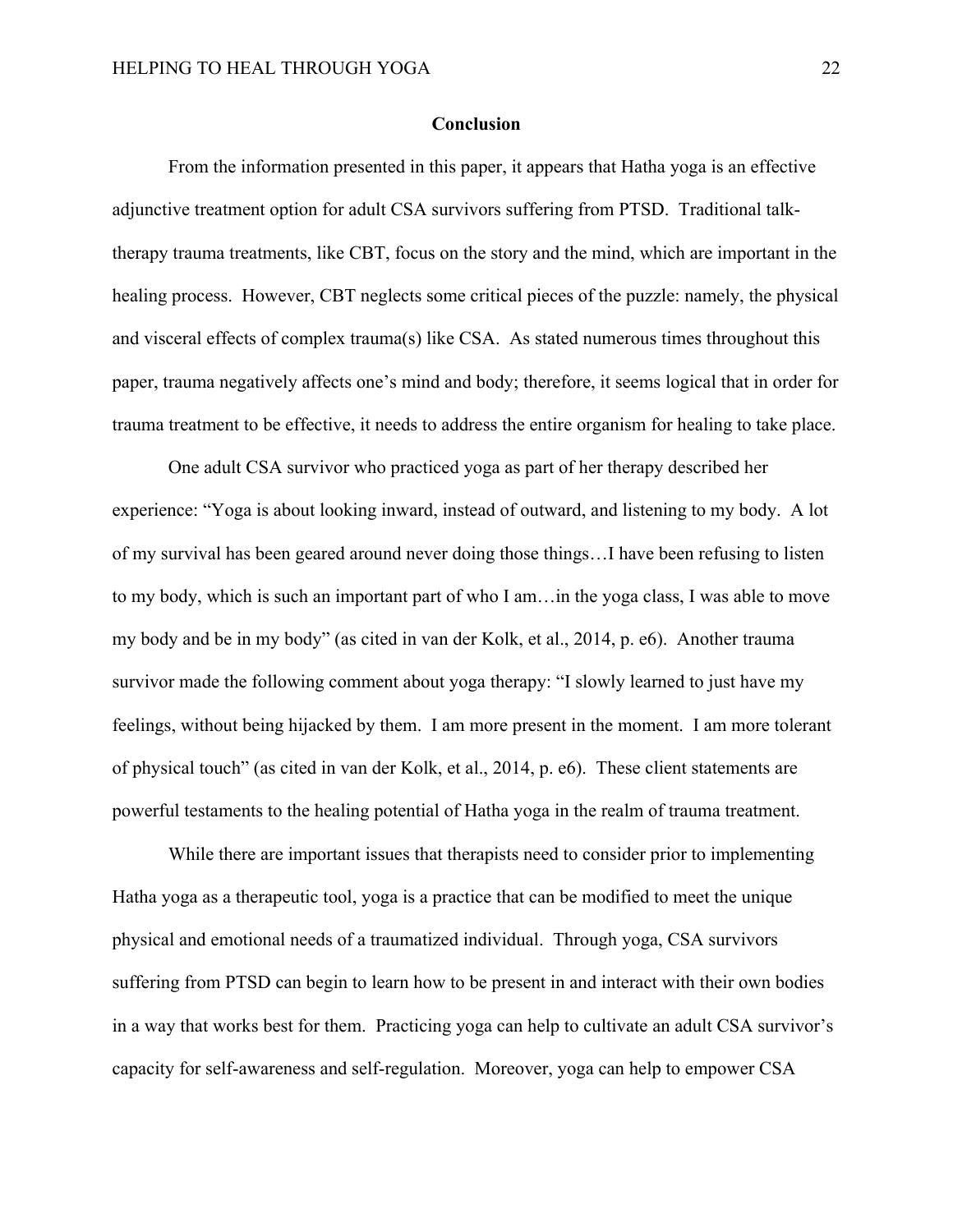survivors in their healing journey by creating an internal sense of safety and personal control. Through yoga's breath, movement, and meditative practices, adult CSA survivors suffering from PTSD can begin to befriend and inhabit their bodies, which are important parts of the healing journey.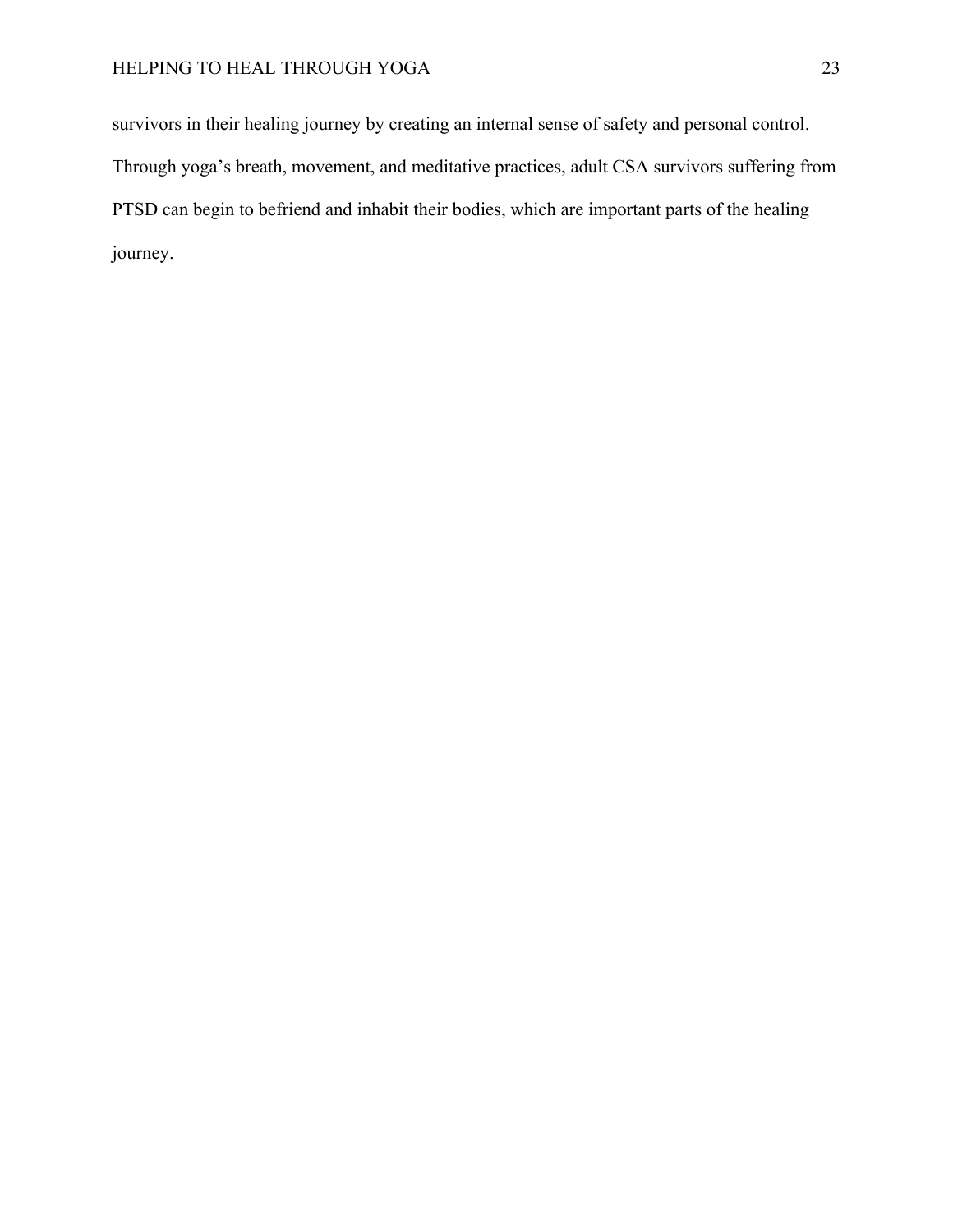#### **References**

- American Psychiatric Association. (2013). *Diagnostic and statistical manual of mental disorders*  (5th ed.). Arlington, VA: American Psychiatric Publishing.
- Bonanno, G. A. (2008). Loss, trauma, and human resilience: Have we underestimated the human capacity to thrive after extremely aversive events? *Psychological Trauma: Theory, Research, Practice, and Policy*, *S*(1), 101-113. doi:10.1037/1942-9681.S.1.101
- Breslau, N., Davis, G. C., Peterson, E. L., & Schultz, L. R. (2000). A second look at comorbidity in victims of trauma: The post-traumatic stress disorder-major depression connection. *Biological Psychiatry, 48*(9), 902-909. Retrieved from http://www.sciencedirect.com/science/article/pii/S0006322300009331
- Briere, J., & Elliott, D. M. (2003). Prevalence and psychological sequelae of self-reported childhood physical and sexual abuse in a general population sample of men and women. *Child Abuse and Neglect, 27*(10), 1205-1222.
- Chard, K. M. (2005). An evaluation of cognitive processing therapy for the treatment of posttraumatic stress disorder related to childhood sexual abuse. *Journal of Consulting and Clinical Psychology*, *73*(5), 965-971. doi:10.1037/0022-006X.73.5.965
- Cook, J. M., Schnurr, P. P., & Foa, E. B. (2004). Bridging the gap between post-traumatic stress disorder research and clinical practice: The example of exposure therapy. *Psychotherapy: Theory, Research, Practice, and Training, 41*(4), 374-387.
- Courtois, C. A. & Ford, J. D. (Ed.). (2009). Treating complex traumatic stress disorders: An evidence-based guide. New York, NY; The Guilford Press.
- Dick, A. M., Niles, B. L., Street, A. E., DiMartino, D. M., & Mitchell, K. S. (2014). Examining mechanisms of change in a yoga intervention for women: The influence of mindfulness,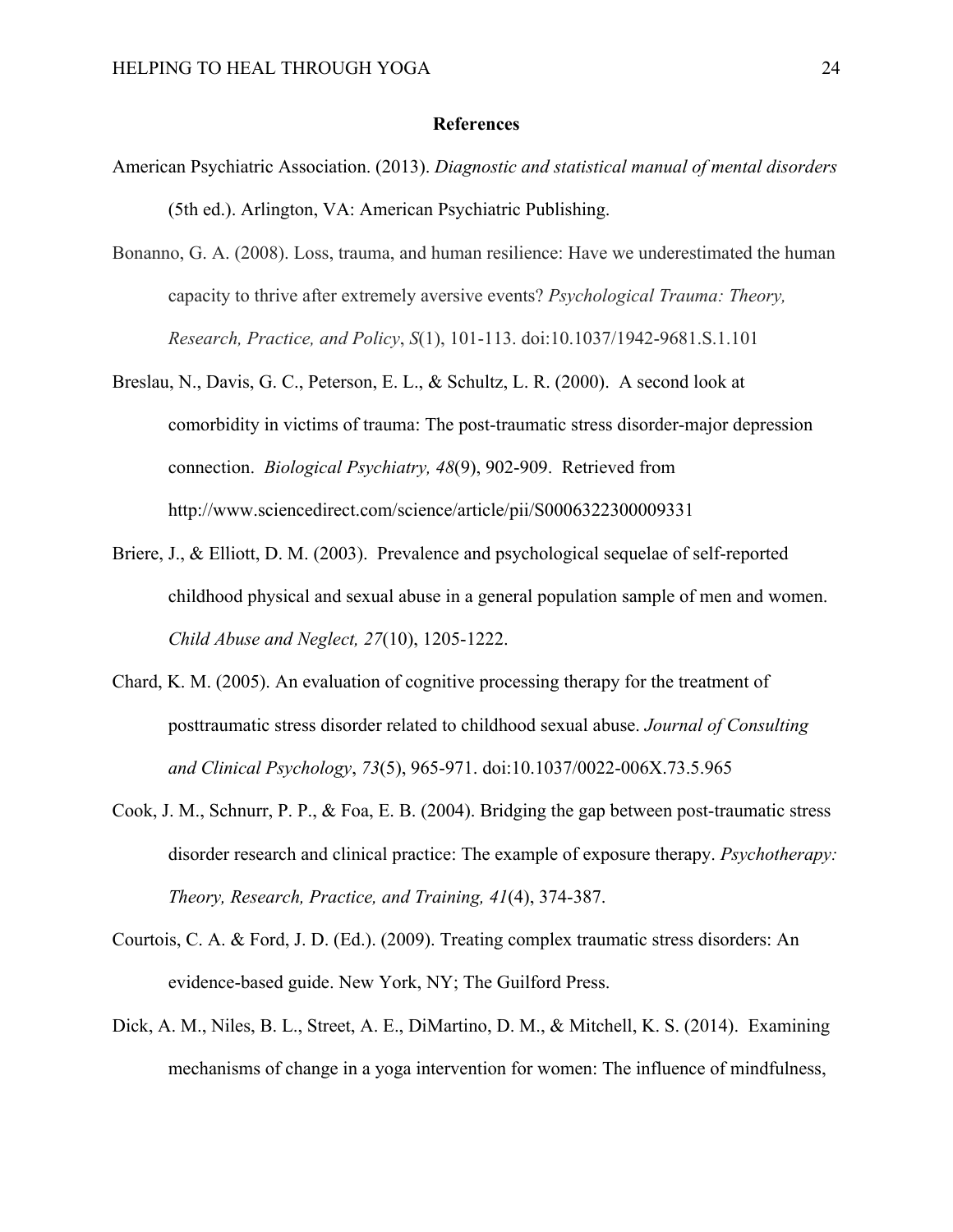psychological flexibility, and emotion regulation on PTSD symptoms. *Journal of Counseling Psychology, 70*(12), 1170-1182.

- Dube, S. R., Anda, R. F., Whitfield, C. L., Brown D. W., Felitti, V. J., Dong, M. & Giles, W. H. (2005). Long-term consequences of childhood sexual abuse by gender of victim. *American Journal of Preventive Medicine, 28*(5), 430-438. Retrieved from http://brainmass.com/file/258415/Long+term+consequences+of+sexual+abuse+into+ marriage.pdf
- Duros, P. & Crowley, D. (2014). The body comes to therapy too. *Clinical Social Work Journal, 42*, 237-246.
- Emerson, D. & Hopper, E. (2011). *Overcoming trauma through yoga: Reclaiming your body.* Berkeley, CA; North Atlantic Books.
- Emerson, D., Sharma, R., Chaudhry, S., & Turner, J. (2009). Trauma-sensitive yoga: Principles, practices, and research. *International Journal of Yoga Therapy, 19*, 123-128.
- Forfylow, A. L. (2011). Integrating yoga with psychotherapy: A complementary treatment for anxiety and depression. *Canadian Journal of Counseling and Psychotherapy, 45*(2), 132- 150.
- Hall, M., & Hall, J. (2011). *The long-term effects of childhood sexual abuse: Counseling implications.* Retrieved from http://counselingoutfitters.com/vistas/vistas11/Article\_19.pdf
- Kessler, R. C., Sonnega, A., Bromet, E., Hughes, M., & Nelson, C. B. (1995). Posttraumatic stress disorder in the National Comorbidity Survey. *Archives of General Psychiatry, 52*(12), 1048-1060.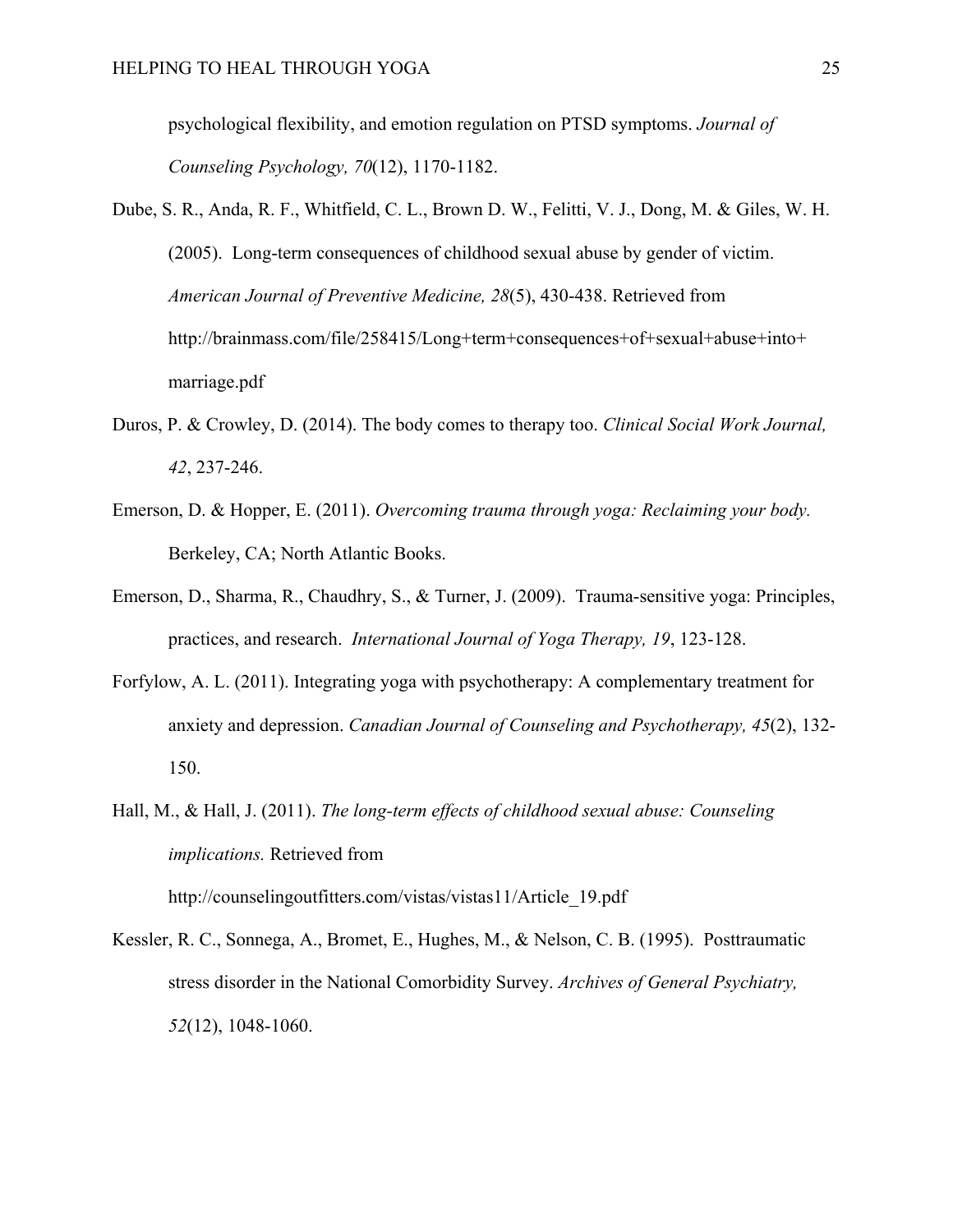- Kimbrough, E., Magyari, T., Langenberg, P., Chesney, M., & Berman, B. (2010). Mindfulness intervention for child abuse survivors. *Journal of Clinical Psychology*, *66*(1), 17-33.
- Kinser, P., Bourguignon, C., Whaley, D., Hauenstein, E., & Taylor, A. (2013). Feasibility, acceptability, and effects of gentle hatha yoga for women with major depression: Findings from a randomized controlled mixed-methods study. *Archives of Psychiatric Nursing*, *27*(3), 137-147.
- Lev-Wiesel, R. (2008). Child sexual abuse: A critical review of intervention and treatment modalities. *Children and Youth Services Review, 30*, 665-673.
- Linden, M., & Zehner, A. (2007). The role childhood sexual abuse (CSA) in adults cognitive behaviour therapy. *Behavioural and Cognitive Psychotherapy*, *35*(4), 447-455. doi:10.1017/S1352465807003669
- Martsolf, D. S., & Draucker, C. B. (2005). Psychotherapy approaches for adult survivors of childhood sexual abuse: An integrative review of outcome research. *Issues in Mental Health Nursing*, *26*(8), 801-825. doi:10.1080/01612840500184012
- Meyer, H. B., Katsman, A., Sones, A. C., Auerbach, D. E., Ames, D., & Rubin, R. T. (2012). Yoga as an ancillary treatment for neurological and psychiatric disorders: A review. *The Journal of Neuropsychiatry and Clinical Neurosciences*, *24*(2), 152-164.
- Möller, A. T., & Steel, H. R. (2002). Clinically significant change after cognitive restructuring for adult survivors of childhood sexual abuse. *Journal of Rational-Emotive & Cognitive-Behavior Therapy*, *20*(1), 49-64. doi:10.1023/A:1015180920846
- Price, J. L., Hilsenroth, M. J., Petretic-Jackson, P. A., & Bonge, D. (2001). A review of individual psychotherapy outcomes for adult survivors of childhood sexual abuse. *Clinical Psychology Review*, *21*(7), 1095-1121. doi:10.1016/S0272-7358(00)00086-6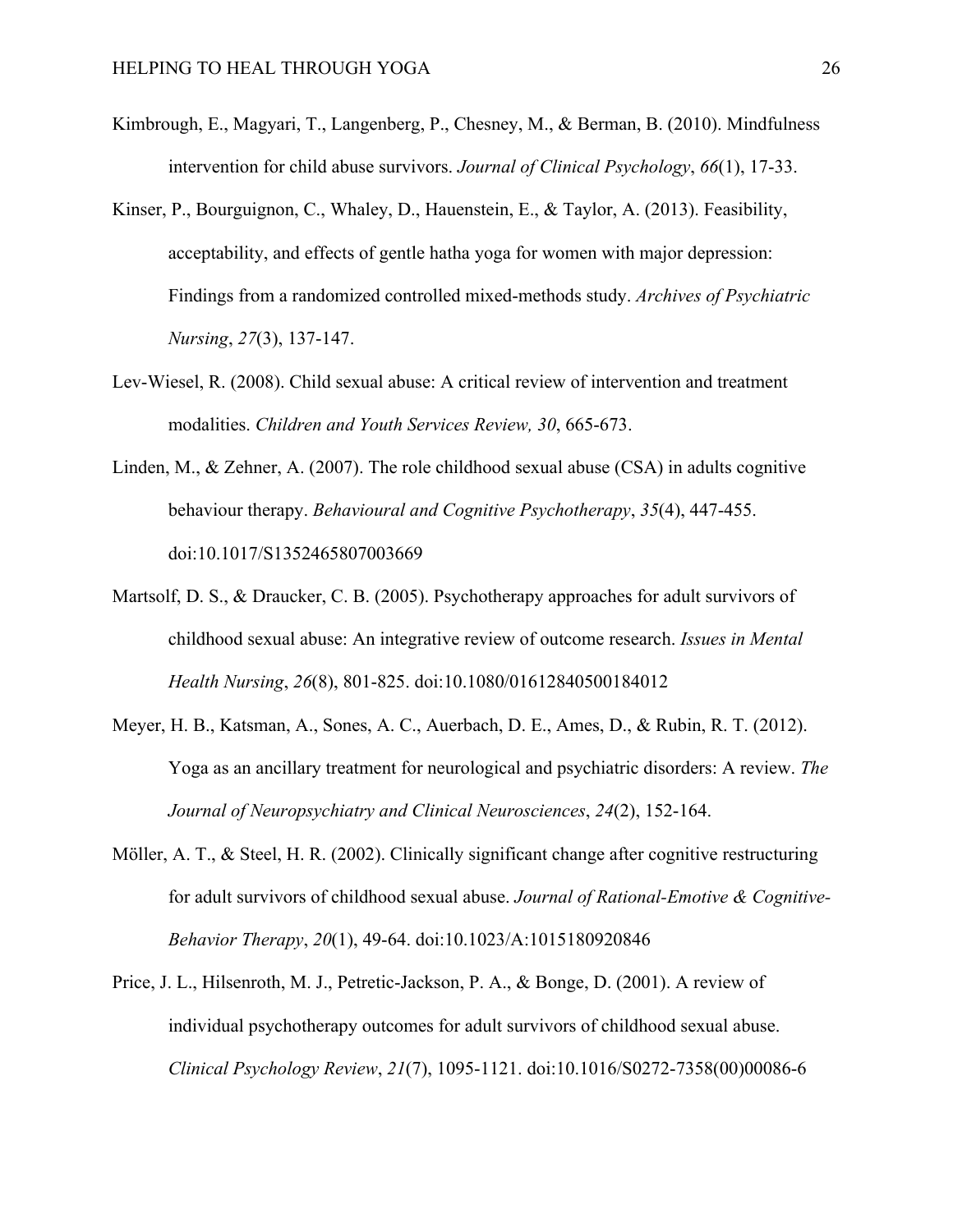- Putnam, F. W. (2003). Ten-year research update review: Child sexual abuse. *Journal of the American Academy of Child and Adolescent Psychiatry, 42*(3), 269-278. Retrieved from http://www.umc.edu/uploadedfiles/umcedu/content/administration/health\_equities/childre ns\_justice\_center/putnamupdatecsa.pdf
- Salmon, P., Lush, E., Jablonski, M., & Sephton, S. E. (2009). Yoga and mindfulness: Clinical aspects of an ancient mind/body practice. *Cognitive and Behavioral Practice*, *16*(1), 59- 72.
- Shapiro, D., Cook, I. A., Davydov, D. M., Ottaviani, C., Leuchter, A. F., & Abrams, M. (2007). Yoga as a complementary treatment of depression: Effects of traits and moods on treatment outcome. *Evidence-Based Complementary and Alternative Medicine, 4*(4), 493- 502. doi: 10.1093/ecam/nel114
- Uebelacker, L. A., Epstein-Lubow, G., Gaudiano, B. A., Tremont, G., Battle, C. L., & Miller, I. W. (2010). Hatha yoga for depression: Critical review of the evidence for efficacy, plausible mechanisms of action, and directions for future research. *Journal of Psychiatric Practice*, *16*(1), 22-33. doi:10.1097/01.pra.0000367775.88388.96
- U.S. Department of Justice, National Center of Justice. (2000). *Full report of the prevalence, incidence and consequences of violence against women: Findings from the National Violence Against Women Survey.* Retrieved from https://www.ncjrs.gov/pdffiles1/nij/183781.pdf
- van der Kolk, B. A. (2006). Clinical implications of neuroscience research in PTSD. *Annals New York Academy of Sciences, 1071*, 277-293.
- van der Kolk, B. A. (2014). *The body keeps the score: Brain, mind, and body in the healing of trauma.* New York, NY; Viking.